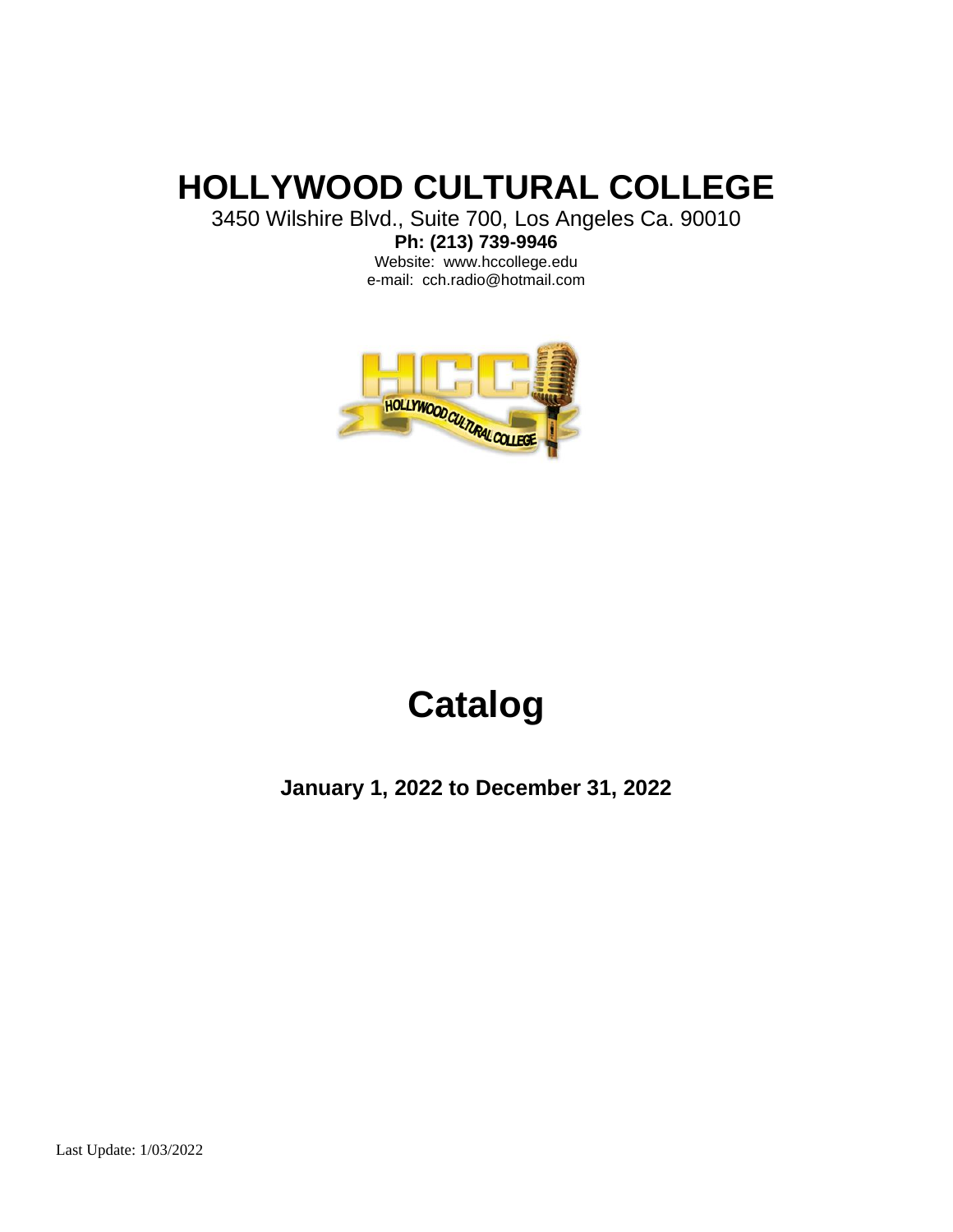## **TABLE OF CONTENTS**

| <b>ITEM</b>                                        | <b>PAGE</b>    |  |  |
|----------------------------------------------------|----------------|--|--|
| School Location and Instructional Address          | 1              |  |  |
| Approvals                                          | $\mathbf{1}$   |  |  |
| Questions                                          | 1              |  |  |
| <b>Review Documents</b>                            | 1              |  |  |
| <b>Mission and Objectives</b>                      |                |  |  |
| Facilities                                         | 1              |  |  |
| <b>Admissions Information</b>                      | 1              |  |  |
| <b>Admissions Policy</b>                           | 1              |  |  |
| Admissions by Exception                            | $\overline{2}$ |  |  |
| <b>Equal Opportunity Policy</b>                    | $\overline{2}$ |  |  |
| Visa Related Services and Language Instruction     | $\overline{2}$ |  |  |
| Language of Instruction                            | $\overline{2}$ |  |  |
| Recognition of Credits                             | $\overline{2}$ |  |  |
| <b>Transfer of Credit Policy</b>                   | 3              |  |  |
| Attendance Policy/Student Conduct                  | 3              |  |  |
| Transfer Between Programs Policy                   | 4              |  |  |
| Orientation                                        | 4              |  |  |
| Teachers/Student Radio                             | 4              |  |  |
| Academic Programs                                  | 4              |  |  |
| <b>Radio Broadcasting</b>                          | 4              |  |  |
| <b>Radio Digital Production</b>                    | $\overline{7}$ |  |  |
| Satisfactory Academic Progress (SAP)               | 9              |  |  |
| <b>Qualitative Standard</b>                        | 10             |  |  |
| Quantitative Standard                              | 10             |  |  |
| Maximum Time Frame                                 | 10             |  |  |
| <b>Increments of Evaluation</b>                    | 10             |  |  |
| Academic Warning/Dismissal                         | 10             |  |  |
| <b>Appeal Process/Probation</b>                    | 10             |  |  |
| How to Re-Establish Financial Aid                  | 11             |  |  |
| <b>Graduation Requirements</b>                     | 11             |  |  |
| <b>Licensure Requirements</b>                      | 11             |  |  |
| Faculty                                            | 11             |  |  |
| Student's Right to Cancel                          | 12             |  |  |
| <b>Cancellation Policy</b>                         | 12             |  |  |
| <b>Withdrawal Policy</b>                           | 12             |  |  |
| <b>Refund Policy</b>                               | 13             |  |  |
| Refund to Title IV Funds Policy                    | 13             |  |  |
| <b>Academic Probation and Dismissal Policy</b>     | 14             |  |  |
| <b>Charges: Tuition and Fees</b>                   | 14             |  |  |
| <b>Financial Assistance</b>                        | 14             |  |  |
| Financial Stability - Bankruptcy History           | 14             |  |  |
| <b>Placement Policy</b>                            | 15             |  |  |
| <b>Student Tuition Recovery Fund Policy (STRF)</b> | 15             |  |  |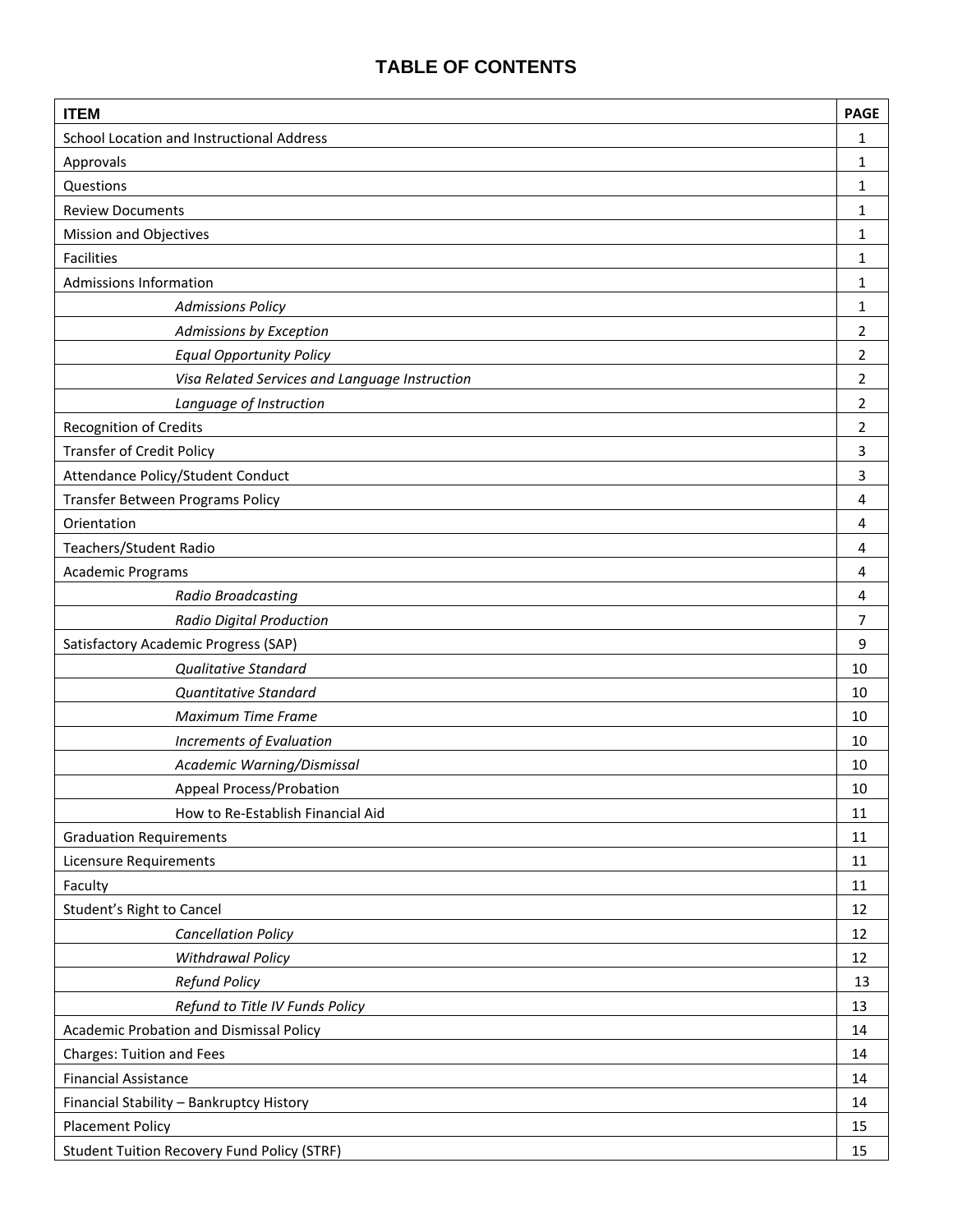| Notice Concerning Transferability of Credits              | 15 |
|-----------------------------------------------------------|----|
| Distribution and Catalog Revision Policy                  | 15 |
| <b>Visa Related Services</b>                              | 16 |
| Language of Instruction                                   | 15 |
| <b>Experiential Credit</b>                                | 15 |
| Library                                                   | 15 |
| <b>Student Services</b>                                   | 15 |
| <b>Student Housing</b>                                    | 15 |
| <b>Grievance Policy</b>                                   | 16 |
| FERPA - Family Educational Rights and Privacy Act         | 16 |
| Drug and Alcohol Prevention Policy                        | 17 |
| Federal Study Financial and Penalties for Drug Violations | 17 |
| Peer-to-Peer Sharing and Copyrighted Material             | 17 |
| Student's Right to Access and Record Retention Policy     | 17 |
| Non-Discrimination Policy                                 | 17 |
| <b>Academic Freedom</b>                                   | 18 |
| Sexual Harassment                                         | 18 |
| Academic/School Year Holidays                             | 18 |
| English As a Second Language (ESL) Instruction            | 18 |
| Force Majeure                                             | 18 |
| <b>Disabled Students</b>                                  | 18 |
| Parking                                                   | 18 |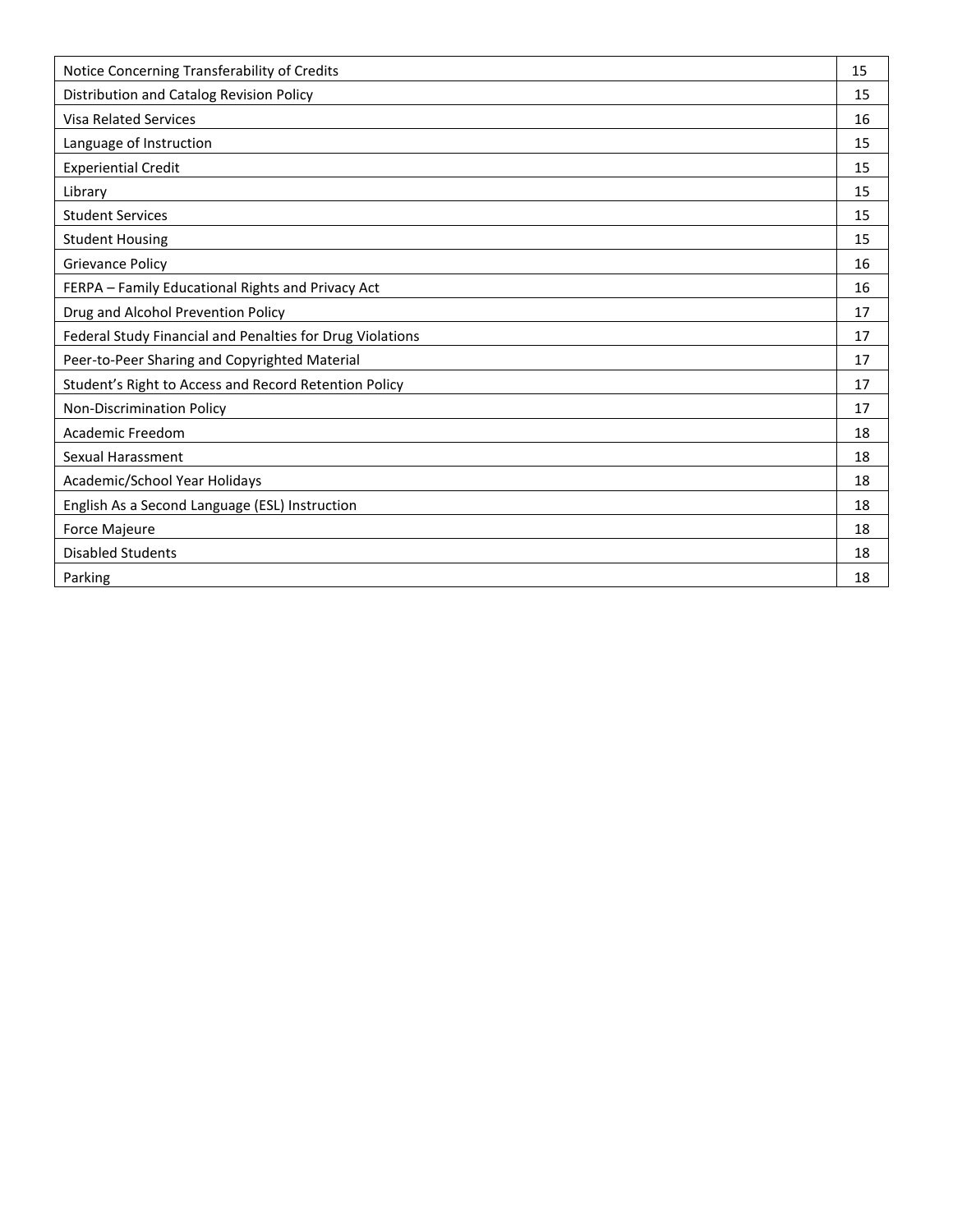## **SCHOOL LOCATION AND INSTRUCTIONAL ADDRESS**

Hollywood Cultural College 3450 Wilshire Blvd., Suite 700 Los Angeles Ca. 90010 Ph: (213) 739-9946

## **ACCREDITATION, STATE LICENSING AND APPROVALS**

This institution is a private institution approved to operate by the California Bureau for Private Postsecondary Education. (BPPE) Approval to operate means the institution is compliant with minimum standards contained in the California Private Postsecondary Education Act of 2009 (as amended) and Division 7.5 of title 5 of the California code of Regulations. This institution does not wish to imply that the Bureau endorses programs, or that the Bureau approval means the institution exceeds minimum state standards. The institution is not accredited by an accrediting agency recognized by the United States Department of Education.

On November 6, 2018, Hollywood Cultural College, Inc. received its initial accreditation from the Council on Education (COE). Subsequently, Hollywood Cultural College has been accredited for a period of (4) years, until November 6, 2022. COE is a U.S. Department of Education nationally recognized accrediting agency.

Hollywood Cultural College is approved by the U.S. Department of Education to participate in Title IV programs for eligible students.

## **QUESTIONS**

Any questions a student may have regarding this catalog that have not been satisfactorily answered by the institution may be directed to the Bureau for Private Postsecondary Education at 2535 Capital Oaks Dr., #400 Sacramento, CA 95833, P.O. Box 980818, West Sacramento, CA 95798, www.bppe.ca.gov, 888- 370-7589 Fax 916-263-1897

## **REVIEW DOCUMENTS**

As a prospective student, you are encouraged to review this catalog prior to signing an enrollment agreement. You are also encouraged to review the School Performance Fact Sheet, which must be provided to you prior to signing an enrollment agreement.

## **MISSION AND OBJECTIVES**

Hollywood Cultural College (the "School") is committed primarily to provide the necessary skills and knowledge to the Hispanic Community to better their opportunities in the entertainment industry, and toward personal growth by stressing continuing education and vocational development of its student body. In this regard, the school's objective is to train students with marketable job skills, to improve and develop excellent work habits, students' self-esteem and the ability to meet employer's expectations in the field of entertainment industry.

## **FACILITIES**

Hollywood Cultural College is located at 3450 Wilshire Blvd., Suite 700, Los Angeles, CA 90010-2307. It is easily accessible from the Harbor Freeway (10), Santa Monica Freeway, Blue Line (Metro) at Vermont street terminal. The school's facility fully complies with all federal, state and local requirements as to fire and building safety. Instruction is in residence with facility occupancy level, which accommodates over 60 students per shift of instruction. The facility is located in a 4,220 square foot space in the heart of Los Angeles. Our facilities consist of three radio studios, a control room, a radio station, and a TV Production set. All three studios are equipped with radio consoles, computers, microphones, CDs and cassettes so the students can have the experience of working in radio stations. The studios are also equipped for the students in the Digital Production class to practice and work on projects and assignments. We have a small-range broadcasting radio station fully equipped for the students that are ready to run a real radio show where they have the experience of being on the air. We have two fully furnished classrooms for lessons. Each classroom has microphones and a sound system. Our facilities also have an area for the students to take a break, relax, drink coffee and interact with each other and the faculty.

## **ADMISSIONS INFORMATION**

All prospective applicants must be personally interviewed by a school representative, tour the campus and receive a catalog describing the course offerings and the school policies. School Performance fact sheet will be provided to the prospective applicants. Once it has been determined in what program the applicant is interested in, a standardized entrance assessment wi ll be administered.

The college *does* reserve the right to deny admission to any applicant who does not successfully meet admissions requirements.

## **ADMISSIONS POLICY**

## **Admission Requirements**

Hollywood Cultural College recruits and admits students who have the potential to successfully complete the educational programs. The College utilizes the Scholastic Level Exam as an entrance examination for students. To be eligible for admission to any programs a prospective student must meet the following requirements: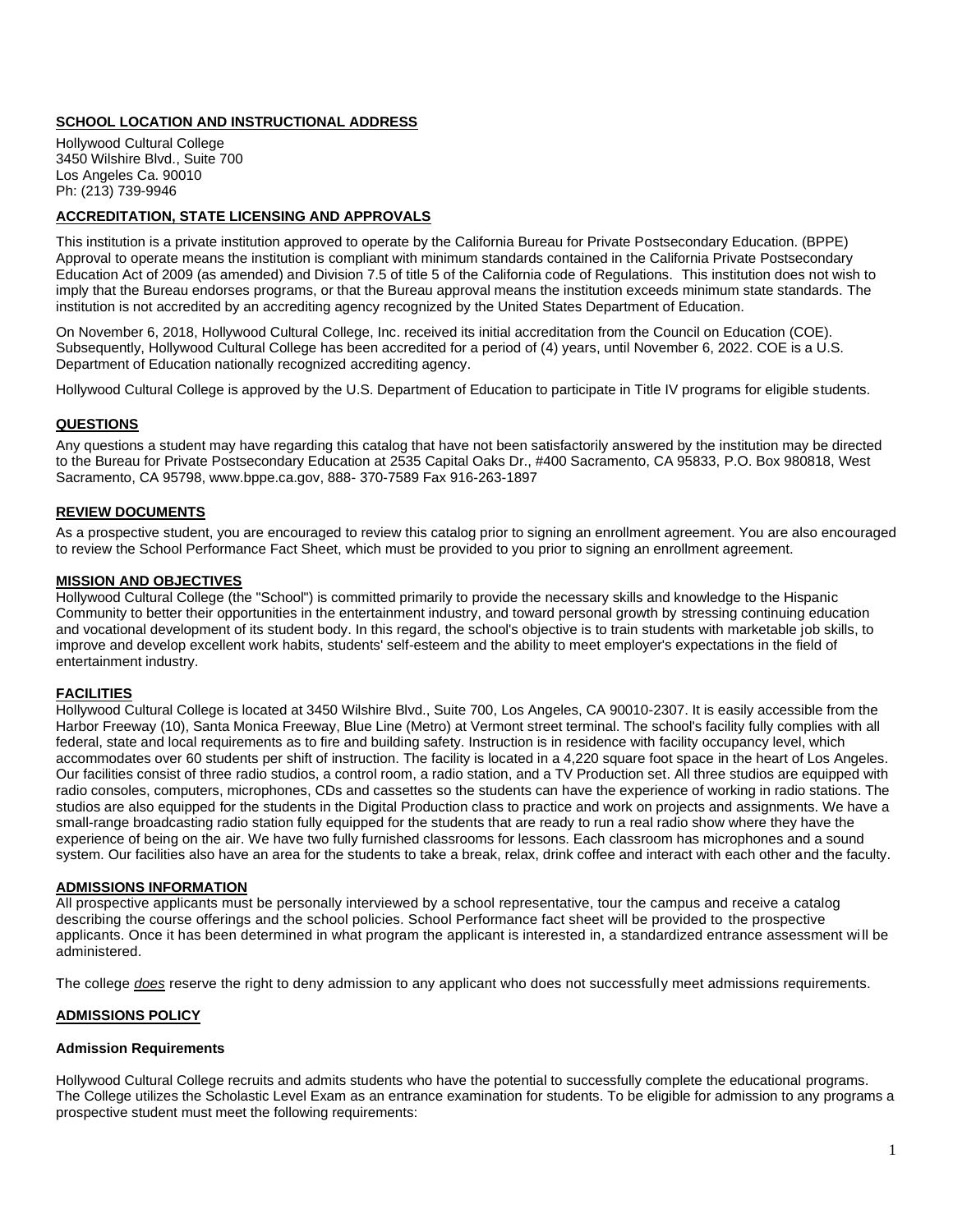- All prospective applicants must be at least 18 years old and must have a high school diploma, GED or its recognized equivalent. Applicants of age 16 who have graduated from high school, passed the General Education Development (GED) or the California High School Proficiency Exam (CHSPE), and/or completed secondary school through home schooling as defined by California State Law.
- High school diplomas from online providers may not be considered sufficient for admission. In some cases, a college degree may substitute for a high school diploma or its equivalent. In these cases, written proof of the degree (diploma or transcript) must be provided. Applicants with high school diploma or transcript in languages other than English must provide a translation from a translation service approved in the United States for legal government documents.
- All applicants must complete and sign an enrollment agreement (must be signed by a parent or guardian if the applicant is under 18 years of age).
- Students with special needs should contact the Director of School prior to the admissions process to determine how those needs can be reasonably accommodated during the admissions and enrollment process, as well as in the classroom.

The College does reserve the right to deny admission to any applicant who does not successfully meet admissions requirements.

## **Admission Process**

Prospective students may apply for admission to the college by making an appointment to visit the Admissions Office; applicants will be interviewed by the Admissions Advisor to ascertain their interest and previous educational and professional experience. Prospective students will then receive a tour of the facility and have an opportunity to ask any questions they may have. If a prospective student should choose to seek enrollment in one of the college's programs, he/she will be required to provide a high school diploma or equivalent graduation to the Admissions Office.

Upon completion of the entrance examination, the test will be graded. If the prospective student, achieves a passing grade per the requirement of the chosen program, he/she will be directed to meet with the Financial Aid Office and Student Services Office for prequalification.

When the prospective student completes all the necessary requirements and signs the enrollment agreement, the applicant will be admitted to the program at the next available start date.

## **ADMISSION BY EXCEPTION**

If a prospective student has the ability and potential to succeed at Hollywood Cultural College but are not able to fulfill our requirements for eligibility, he or she can apply for Admission by Exception.

The prospective applicant needs to send a letter to the Director of HCC regarding his or her intention and reasons why he or she will be considered for Admission by Exception. The letter will be forwarded to the Committee composed of the Director of the School, Director of Education and Financial Coordinator for consideration. The prospective applicant will be informed of the decision of the Committee within 5-7 days of receiving the letter of intent.

The policy on Admissions by Exception will be reviewed at least on an annually.

## **EQUAL OPPORTUNITY POLICY**

Hollywood Cultural College does not discriminate based on sex (including gender), race, color, religion, marital status, national origin, ethnic background and religious affiliation. In accordance with Section 504 of the Rehabilitation Act & American with Disabilities Act (ADA), Hollywood Cultural College abides by the regulation that "no otherwise disabled individual" shall be excluded from participation in programs and services offered by the College "solely by reason of disability."

## **VISA RELATED SERVICES AND LANGUAGE INSTRUCTION**

The College does not offer visa services to prospective students from other countries or English language services.

## **LANGUAGE OF INSTRUCTION**

Instruction is currently delivered in the Spanish language only.

## **RECOGNITION OF CREDITS**

- This institution does not award credit for satisfactory completion of CLEP or other comparable examinations.
- This institution does not award credit for experiential learning.
- This institution has not entered into an articulation or transfer agreement with any other college or university.
- The institution does accept any credits earned at other institutions.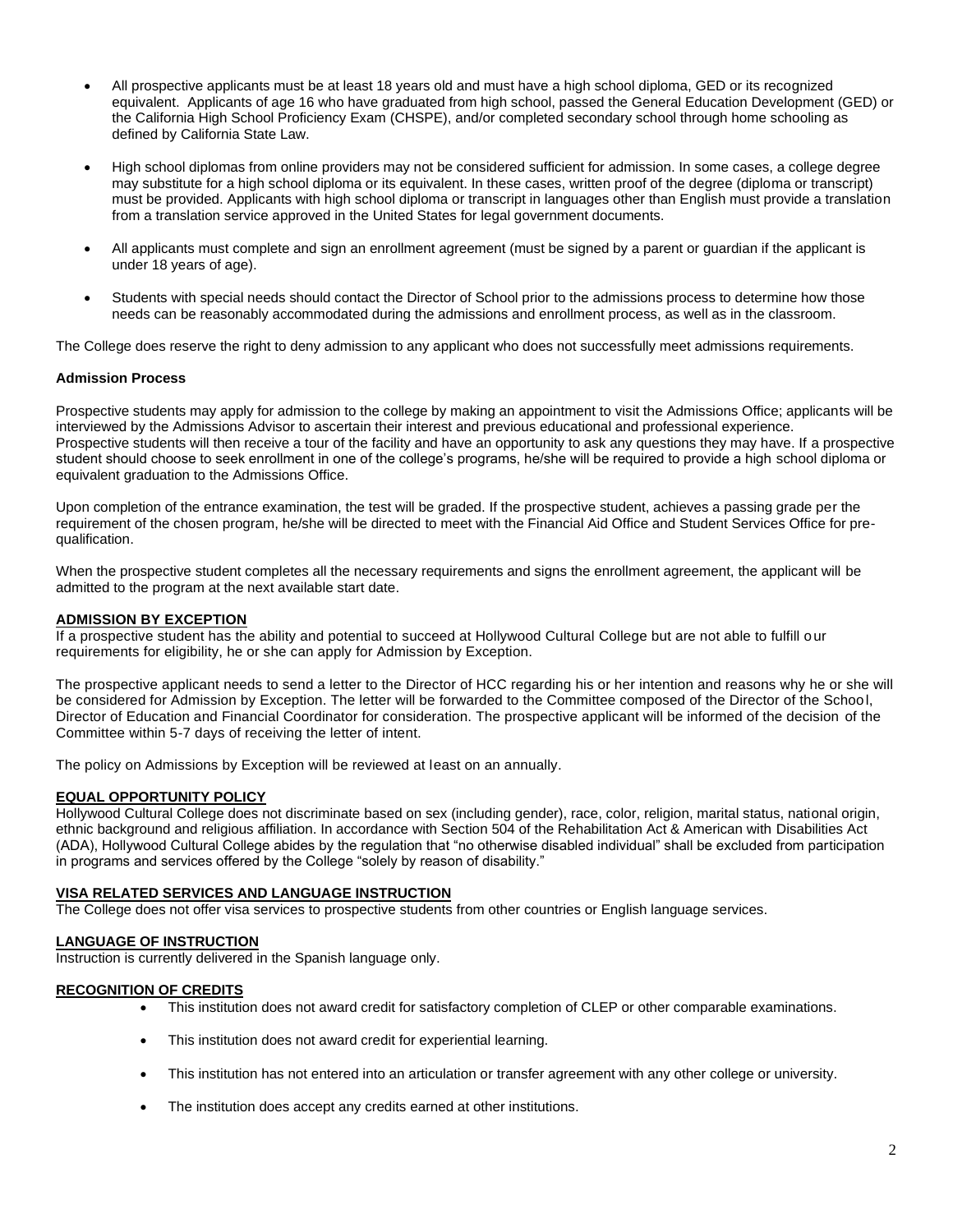## **TRANSFER OF CREDIT POLICY**

Credits are accepted on the basis of applicability to the chosen program of study. Students with previous education and training in the course to be pursued will be reviewed upon enrollment and be given appropriate credit. Credits allowed will be recorded on enrollment records and the length of the course shortened and the cost reduced proportionately. Only courses/classes taken during the last five (5) years will be considered for transfer of credit. Hollywood Cultural College may, at the discretion of the Committee on Evaluation chaired by the Director of Education to award the transfer. Students will be notified, in writing of the outcome of their transfer credit request.

Students are required to submit an original transcript of records from the institution where they completed the classes or programs. The college will only allow 30% of the total number of credits/clock hours to be credited toward the program.

Students can appeal and request further review of courses that are not accepted for transfer.

#### **Appeal Process**

Hollywood Cultural College has established an appeal process by which prospective students can request further review of courses that are not accepted for transfer. Prospective students will use a Student Request Form that can be obtained in the Registrar's Office. The request will be reviewed by the /Director of Education, along with appropriate Program Director/faculty. Prospective students will receive the outcome of the decision in writing after five (5) business days.

## **ATTENDANCE POLICY/STUDENT CONDUCT**

**Hollywood Cultural College expects students to attend school every day. Regular attendance and punctuality will help students develop good habits and attitudes necessary to compete in a highly competitive job market. Good attendance is a fundamental element of successful career preparation.**

#### **Attendance**

Students must attend classes according to their established schedules. Frequent tardiness and unexcused absences are cause for placing a student on academic warning. To be considered for graduation, the student must complete a cumulative attendance of 90% of the required number of clock hours in the program. Students whose cumulative attendance fall below 90% will be placed on warning and are allowed a maximum of 30 days to bring their cumulative attendance to 90%. If attendance is not achieved at the conclusion of the warning period, students will be terminated.

A student who fails to attend class for fourteen (14) consecutive calendar days will be terminated from the program.

#### **Absences**

Absences will be considered as excused under the following circumstances: Illness, death or birth in the immediate family and other reasons substantiated in writing. Students are advised to the call the school and inform their Instructor and the Registrar of their absence. Excused absences must be made up to maintain the 90% attendance requirement to maintain satisfactory academic progress.

#### **Tardiness**

Excessive tardiness can result in suspension from a class. A tardy is any time missed from class up to ten minutes, due to late arrival or early departure.

Day students may have no more than 4 tardies in a 30-hour class. Evening students may have no more than 3 tardies in a 20-hour night class.

#### **Attendance Warning**

If a student does not have a cumulative attendance of at least 90% at the end of any evaluation period, he/she will be placed on Academic Warning for the next evaluation period. If attendance requirements are not met in the following period, the student may be dropped from the school.

## **Appeals**

Students have five (5) days to submit an attendance appeal. In the absence of evidence to the contrary, the instructor's attendance roster will stand. Showing that you were in part of the class, may not indicate the you attended the full class. You have five (5) days to appeal errors in attendance. After that time, the roster will stand as written. Data-entry errors may be corrected at any time.

#### **Tracking**

Student's attendance is recorded daily at the start of every class by the Instructor, who submits the class attendances to the Registrar for recording in the student electronic record. For any questions regarding attendance, students are advised to direct them first to the Instructor, who will consult with the Registrar if necessary and/or make adjustments if error has been made.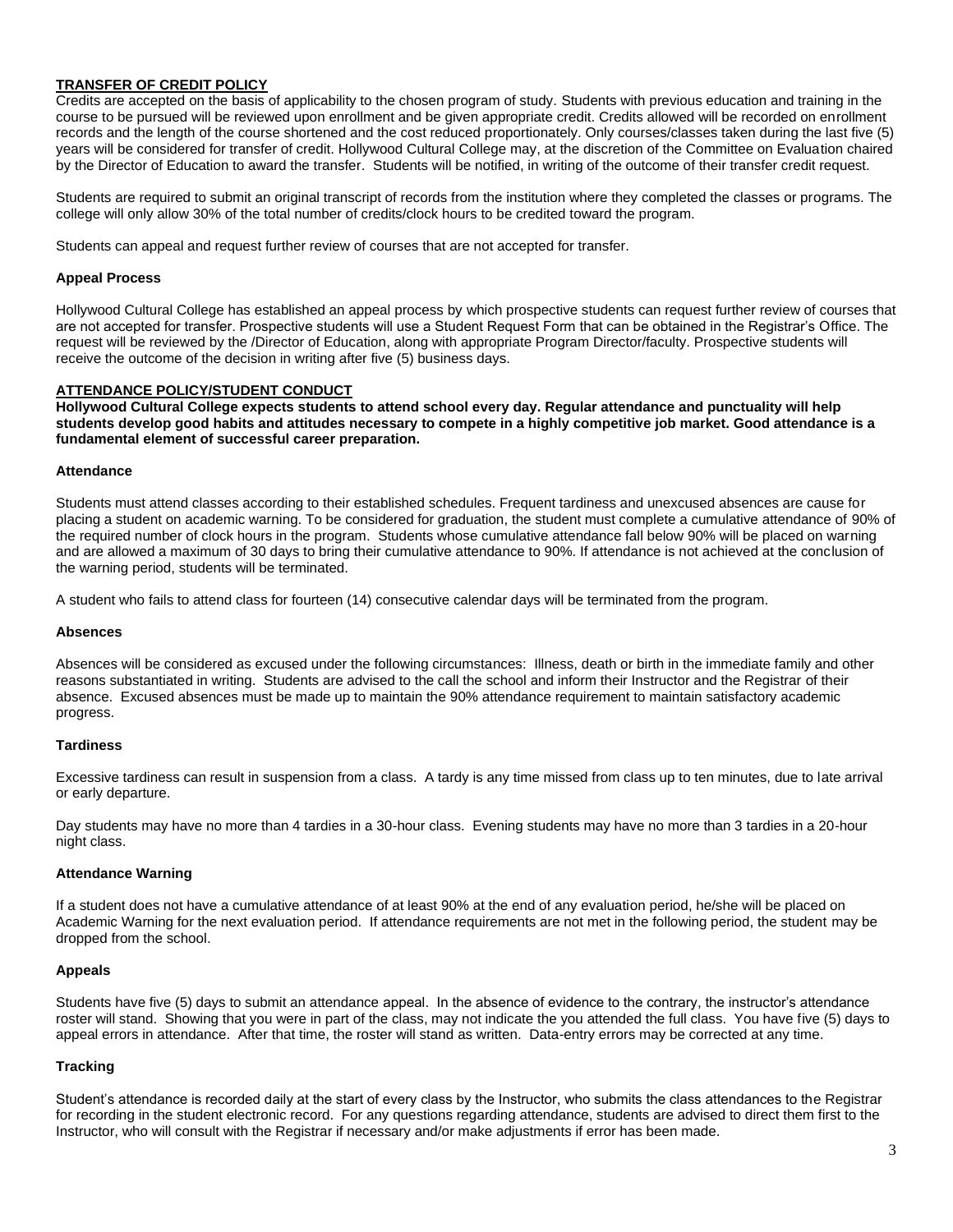## **Leave of Absence**

Hollywood Cultural College may grant a leave of absence for emergency situations such as: serious illness, debilitating injury, death in the immediate family, etc.

A student may request a leave of absence for a maximum period of up to 180 calendar days in any 12-month period or one-half the published program length, whichever is shorter. Multiple leaves of absence may be permitted provided the leave of absence does not exceed this limit.

Leave of absence must be requested in writing, using the leave of absence form, which should be submitted along with the reason and estimate of the time required for the leave prior to beginning the leave. If a student leave of absence is taken after class has started, the student will have to repeat that course or courses completely at no additional charge to the student. Taking a leave of absence extends the student's graduation date and does not count towards the diploma completion time.

#### If the student does not return after the time approved on his/her request, he/she will be dropped from Hollywood Cultural *College.*

## **Student Conduct**

Students are expected to behave professionally and respectfully at all times. Students are subject to dismissal for any inappropriate or unethical conduct or for any act of academic dishonesty. Students are expected to dress and act accordingly while attending this institution. At the discretion of the school administration a student may be dismissed from school for reasons including, but not limited to:

- Coming to class in an intoxicated or drugged state.
- Possession of drugs or alcohol on campus.
- Possession of a weapon on campus.
- Behavior creating a safety hazard to another person(s).
- Disobedient or disrespectful behavior to other students, an administrator or instructor.
- Stealing or damaging the property of another.

Any students found to have engaged in such conduct will be asked to leave the premises immediately. Disciplinary action will be determined by the Director of this institution and such determination will be made within10 days after meeting with both the chair of the department in which the student is enrolled and the student in question.

## **TRANSFER BETWEEN PROGRAMS POLICY**

The institution allows transfer between programs. Students will need to complete a "Request for Transfer Form" to transfer between programs. The request will be reviewed and evaluated by the Registrar and then forwarded to the Director of Education for approval. Student will be notified within 5 days of decision.

#### **ORIENTATION**

.

Prior to the beginning of classes, all applicants will be notified of the date of orientation to be held before class instruction commences. At said time, the school shall impart final details of school policies, rules and regulations, which shall be discussed with each student. A question and answer period shall be provided in order to respond to any concern's students may have.

## **TEACHER/STUDENT RATIO**

The teacher/student ratio averages 20 students per instructor.

## **ACADEMIC PROGRAMS**

**Class Schedule: Morning**: Mon –Fri/10:am-2:00pm; **Afternoon**: 2:30-6:30-m; **Evening**: Mon.-Fri./6:00pm-10:00pm.

**RADIO BROADCASTING PROGRAM OUTLINE:** The curriculum involves 900 hours of training. The program is taught in Spanish. The course includes extensive instruction and practical experience in, techniques and procedures for different levels of broadcasting positions in radio. Students will be able to get an overview of radio disc jockeys, as well as specialize in this particular discipline. This course trains individuals for entry level positions as a radio broadcaster, traffic reporter, news broadcaster, master of ceremonies, radio reporting, equipment operations and other job titles. Personal motivation and development, business ethics, as well as personal appearance, hygiene, and job interviewing.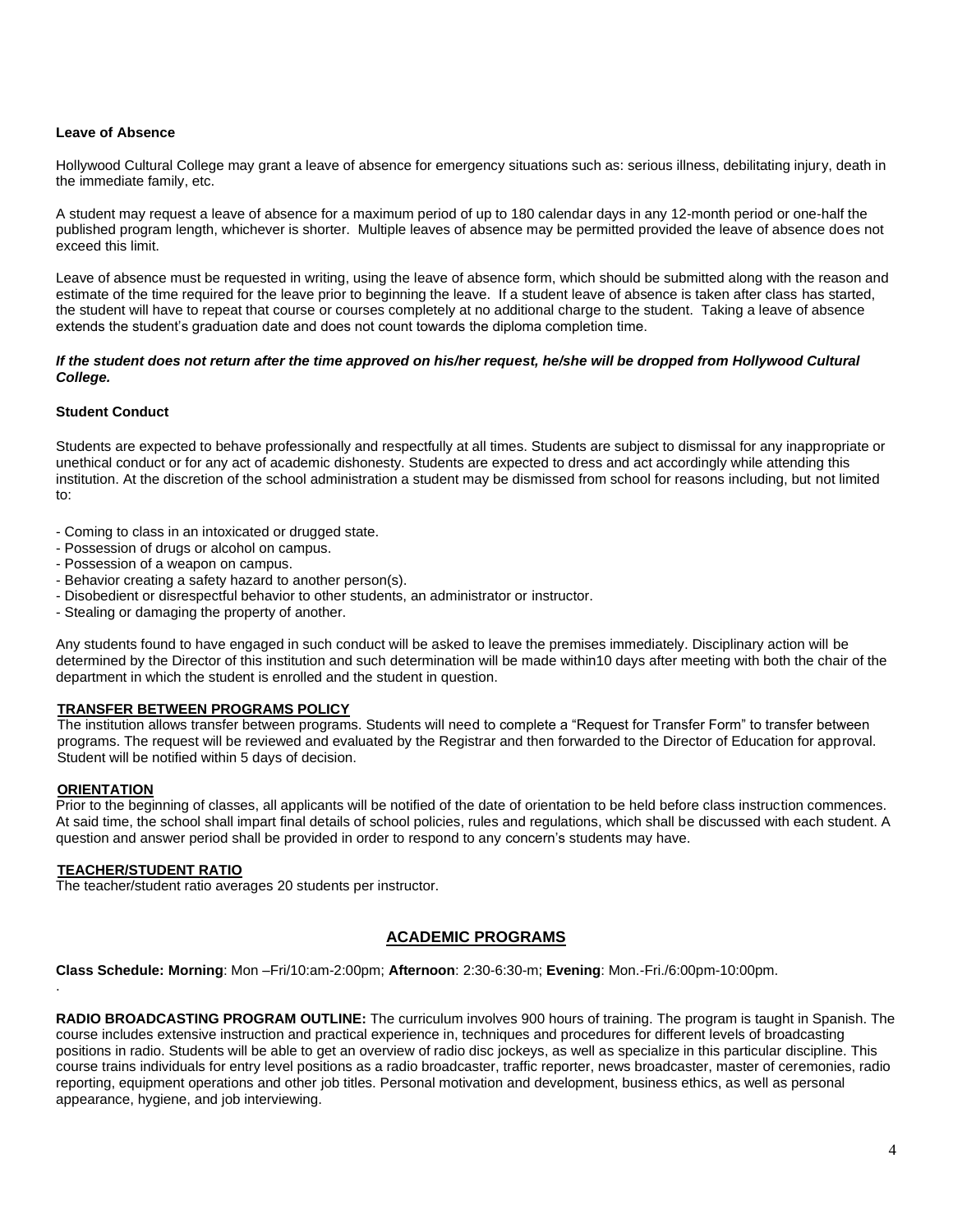| <b>Class Title: RADIO BROADCASTING</b>           | Lecture      | Lab          | <b>Total</b>         |
|--------------------------------------------------|--------------|--------------|----------------------|
| <b>Textbook: Television and Radio Announcing</b> | <b>Hours</b> | <b>Hours</b> | <b>Instructional</b> |
| <b>Publisher: Pearson</b>                        |              |              | <b>Clock Hours</b>   |
| <b>Authors: Hyde/Ibrahim</b>                     |              |              |                      |
| <b>CIP Code: 10.0202</b>                         |              |              |                      |
| History of Radio Broadcasting                    | 30           | 30           | 60                   |
| Introduction to terminology of equipment and     | 20           | 0            | 20                   |
| procedures                                       |              |              |                      |
| Vocalization                                     | 20           | 40           | 60                   |
| Reading and writing Broadcast Copy               | 30           | 30           | 60                   |
| <b>Publicity Sales and Campaigns I</b>           | 40           | 40           | 80                   |
| Speaking and Master of Ceremony                  | 30           | 40           | 70                   |
| FCC Rules and Regulations                        | 20           | 40           | 60                   |
| <b>Musical Programming</b>                       | 35           | 40           | 75                   |
| <b>Commercial Production I</b>                   | 30           | 50           | 80                   |
| <b>Interviews</b>                                | 40           | 60           | 100                  |
| Sports                                           | 40           | 60           | 100                  |
| Journalism                                       | 40           | 50           | 90                   |
| Improvisation                                    | 0            | 40           | 40                   |
| Finals exams                                     |              | 5            | 5                    |
| Total                                            |              |              | 900                  |

## **History of Radio Broadcasting (60 Hours)**

This class teaches the student the beginnings of the radio, who were the pioneers of radio, the first stations that appeared in the world and in what places, what radio has been and what it is currently, characteristics and functions of the radio as media.

#### **Introduction to Terminology of Equipment and Procedures (20 Hours)**

The student accompanied by his teacher will enter the laboratory studio and learn everything necessary to be able to handle the radio equipment, console, modulations and functions of each channel of the same, CD, microphones, computers, radio programs, etc.

#### **Vocalization (60 Hours)**

Like the main tool of a speaker is their voice, vocalization is fundamental in this career, therefore, the best way to maintain it is to vocalize properly. Students will learn techniques on how to do proper breathing exercises and reading many tongue twisters to be able to properly handle the nuances and volume of the voice.

## **Reading and Writing Broadcast Copy (60 Hours)**

In this part of the Program we make sure that the student know how to read and write properly since it is a fundamental factor in this career. We are dedicated exclusively to reading and writing, from commercials, news, poems and infomercials to make sure students become proficient in these areas

#### **Publicity Sales and Campaigns I (80 Hours)**

This class teaches the student how to sell a station's on air inventory, sales planning and interviews, effective communication, opposition, objections, competition, sell, how to finalize/close sales deals, radio sales, campaigns and advertising packages, other aspects within of the sales of the radio.

#### **Speaking and Master of Ceremony (70 Hours)**

The student learns everything that is oratory and master of ceremonies how they should give their speech at the time of being on stage, desirable characteristics in the speaker, most common defects in the speaker, speech structure, sketch and improvisation, verbal and visual aids and types of discourse.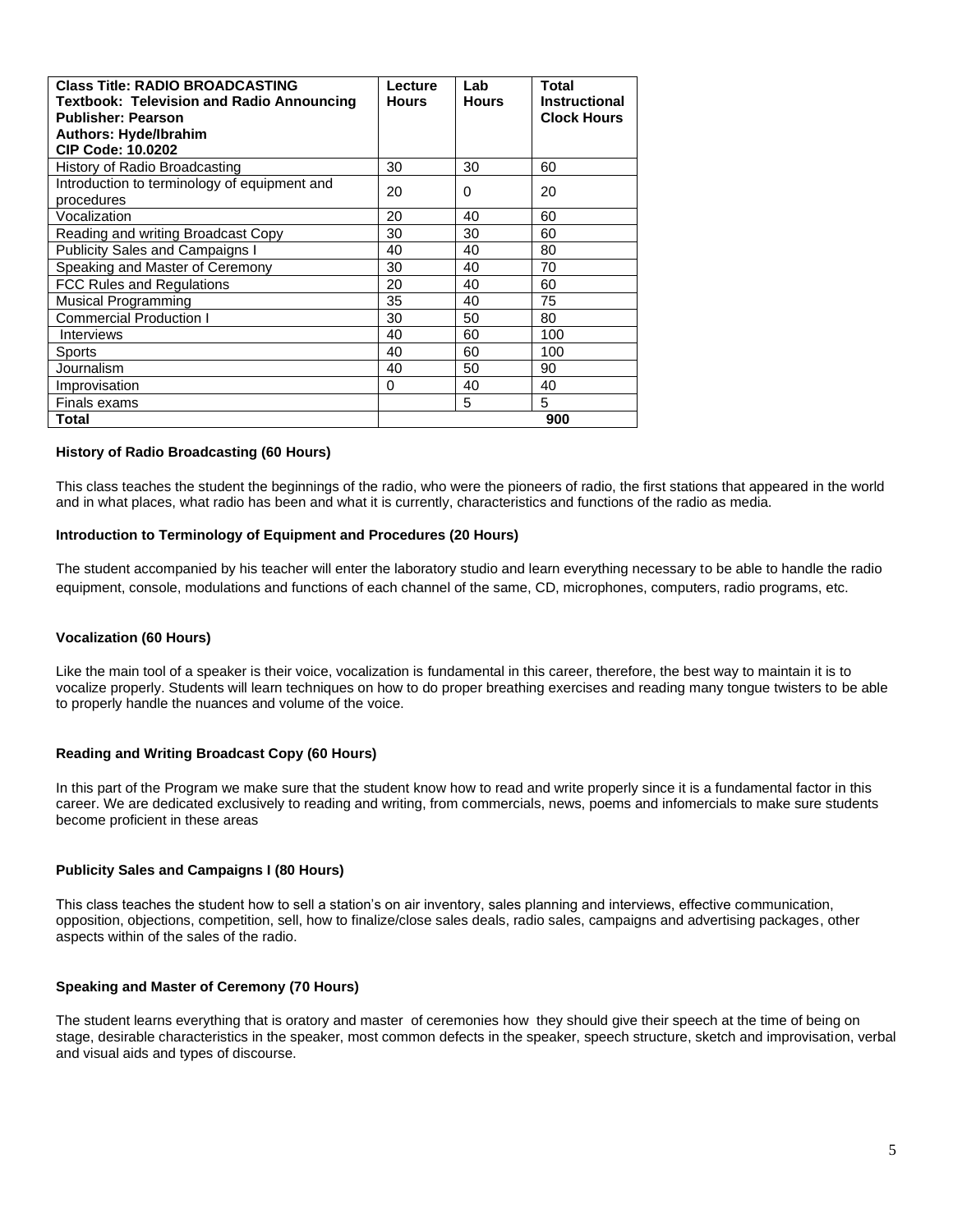## **FCC Rules and Regulations (60 Hours)**

The importance of this class is great. Students will be given all the rules and regulations of the FCC, which include, station's license to work, license to operate the radio, how long the license is granted to radio owners, station inspections by the FCC retransmissions, on air telephone conversations, identification of the stations and the importance of the EAS test.

## **Musical Programming (75 Hours)**

The radio always manages its programming based on a log that is made by the programming director. This class clearly shows the way in which the future announcer must manage the log, read it clearly and practice it until he has clear mastery of it.

#### **Commercial Production I (80 Hours)**

Students will become familiar with all the information of previous advertising, present and the future of advertising. Students will learn all the tools of publicity, subjects and slogans, theory of the same, radio commercials, how to write the announcements, tips to improve the production, vehicles of the advertising and agencies.

#### **Interviews (100 Hours)**

Classification of the interviews, application of interview techniques to the radio, field research, interview planning, agenda and basic questionnaire. How to secure a interview, conduct the interview, using the telephone as a means for interviews, interview group, important points in conducting a interview, attitude of the reporter.

## **Sports (100 Hours)**

In this class they are taught the most important detail of each sport, dimensions of the courts/fields, how many microphones and what kind of transmission is required, where each of them should be placed, how many TV cameras are needed to cover the transmission and how he has/she to narrate this transmission either on radio or tv.

#### **Journalism (90 Hours)**

In this class, the student learns documentation and journalism, culture about journalism, how to write a news for radio, TV or magazine, how to project the news for each journalistic genre.

..

## **Improvisation (40 Hours)**

The way we develop in a radio studio or in front of an audience is very important, therefore, practicing and exercising how to improvise is extremely necessary. We use information of events, books, poems and more to be able to narrate or improvise on the subject without any guide in our hands and only using the information we already have by studying the subject.

## **Final exams (5 Hours)**

Always accompanied by the teacher, students will do all the final exams requiring to be graduate.

**Instructional Methods –** Class discussions, question and answer sessions, weekly demonstrations, lecture, individualized instruction, student and classroom presentations, lab and student activities are used during the program.

**Educational Objectives** -The quality education system at Hollywood Cultural College includes an outstanding learning facility, experienced and competent instructors, and a curriculum developed through years of experience and expertise. Our goals are as follows:

- To educate students to become professional, knowledgeable and skilled in Radio Broadcasting for marketability within the entertainment industry.
- To promote continuing educational growth of the faculty and students, using the most current teaching methods and techniques.
- To teach professionalism as the foundation of a successful career.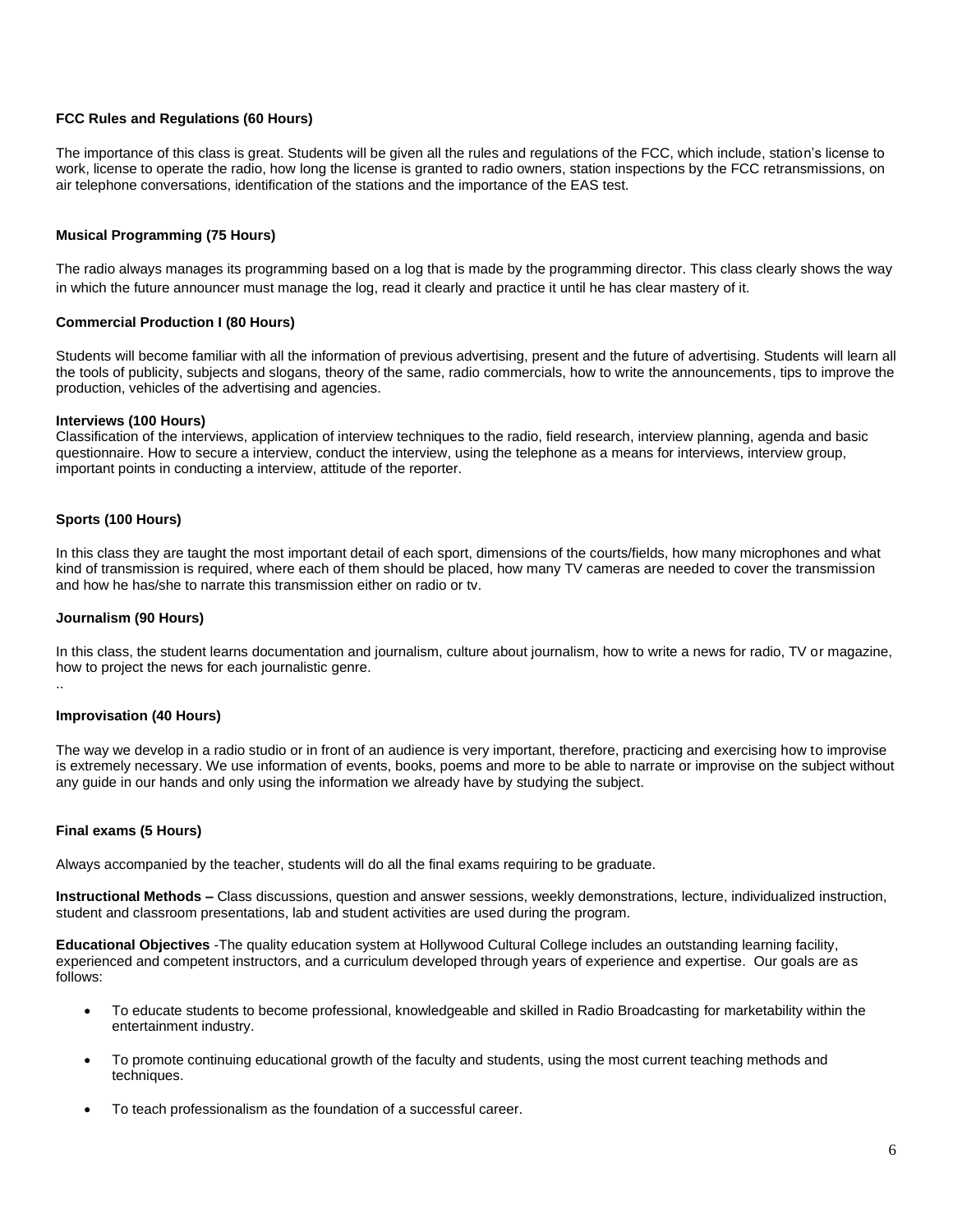## **Performance Objectives:**

- Receive the required number of clock hours of training.
- Satisfactorily pass written and practical exams.
- Receive a diploma upon graduation.

**Grading Procedures** - Students are evaluated on a regular basis on theory, practical and clinical work. The evaluations are measured on a standard percentile basis and the percentage converted to a letter grade. Evaluation forms are issued to the students at 25%, 50%, 75%, and 100% of the scheduled completion of the course. In accordance to the maximum period allowed, evaluations at 125% and 150%, will apply on those cases when the student does not complete the program by the expected 100% point. The evaluation forms reflects the overall attendance and academic progress of the student.

Students must maintain a "C" (70%) average to maintain satisfactory academic status. The grading system detailed below is the system utilized in the school.

Theory/Practical Grading:

 $A = 90 - 100\%$   $B = 80 - 89\%$   $C = 70 - 79\%$  Below 70% = Failing

**RADIO DIGITAL PRODUCTION PROGRAM OUTLINE:** The curriculum involves 900 hours of training. The program is taught in Spanish. Students with no prior computer experience will learn how to open, navigate to the Digital Production program, and how to exit the program at the end of each session. Students will learn to be proficient in the "digital production" program. Students will also learn how to equalize any microphone signal going into the computer, equalize any recordings, digital records, edit commercials, ID's, PSA's, presentations and include proper sound effects to fit any project and execute a professional final product.

| <b>Class Title: RADIO DIGITAL PRODUCTION</b>                                           | Lecture      | Lab          | Total                |
|----------------------------------------------------------------------------------------|--------------|--------------|----------------------|
| <b>Textbook: Digital Radio Production</b>                                              | <b>Hours</b> | <b>Hours</b> | <b>Instructional</b> |
| Publisher: Waveland Press, Inc.                                                        |              |              | <b>Clock Hours</b>   |
| <b>Author: Donald W. Connelly</b>                                                      |              |              |                      |
| <b>CIP Code: 10.0202</b>                                                               |              |              |                      |
| History of Radio Digital Production                                                    | 10           | 0            | 10                   |
| Introduction to terminology of equipment and<br>procedures                             | 20           | 30           | 50                   |
| Learning computer programs in Radio Digital<br>Production                              | 50           | 70           | 60                   |
| <b>Operating Control Panels</b>                                                        | 20           | 20           | 40                   |
| Operating electronic devices in sound                                                  |              |              |                      |
| reproducing systems used to adjust response to                                         | 30           | 40           | 70                   |
| audio frequencies                                                                      |              |              |                      |
| Voice projection and voice modulation                                                  | 25           | 25           | 50                   |
| Learning to prepare audios for promos and                                              | 30           | 30           | 60                   |
| commercial production                                                                  |              |              |                      |
| Learning to use the appropriate music and sound<br>effects for your production project | 20           | 30           | 50                   |
| Presentation and introduction of demos                                                 |              |              |                      |
| developed for groups, commercials, and                                                 | 30           | 30           | 60                   |
| audiences                                                                              |              |              |                      |
| First job in Radio                                                                     | 20           | 20           | 40                   |
| Radio Digital Sound on the Web                                                         | 0            | 20           | 20                   |
| Field work                                                                             | $\mathbf 0$  | 30           | 30                   |
| Lab I - Digital Production                                                             |              | 120          | 120                  |
| Lab II - Digital Production                                                            |              | 240          | 240                  |
| Total                                                                                  | 900          |              |                      |

## **History of Radio Digital Production (10 Hours)**

Students will learn about how radio began shifting from older methods of editing to new ones involving the use of computer-based software. Students will appreciate the editing methods used before computers were born to help and enhance the possibilities of producing higher quality commercials, jingles, station ID's promos, etc.

**Introduction to Terminology of Equipment and Procedures (50 Hours)**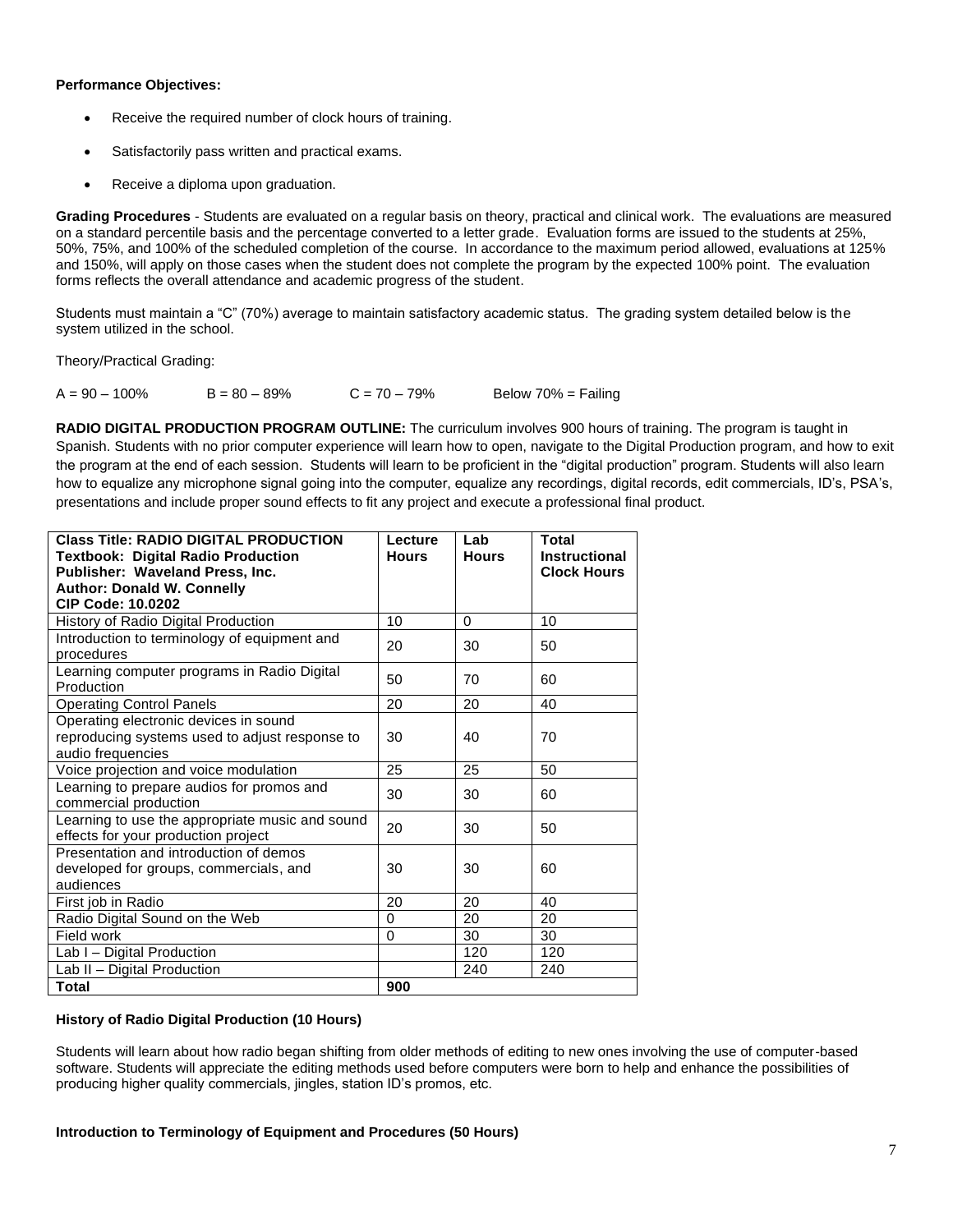Students will become familiar with key terminology used in the radio industry. They will also become familiar with different radio equipment terms used by the production people or department staff. Such equipment includes audio consoles, microphones, studio monitors (speakers), headphones, radio remote units and computers along with the appropriate editing software.

## **Learning Computer Programs in Radio Digital Production (60 Hours)**

Students will learn how to professionally and appropriately record the talent's voice (acoustic signal) and make sure that the recorded conversion to audio is usable for an on-air edit. Once the student knows that the talent's audio quality is appropriate to air, they will begin editing to cut any unwanted audio and polish the voice to help it standout and accomplish its sales goal.

## **Operating Control Panels (40 Hours)**

Students will learn how to operate and control different types of audio consoles and all equipment necessary for on air edits. They will learn how this equipment is used in radio today and why it is very important to all radio talent and staff.

## **Operating Electronic Devices in Sound Reproducing Systems Used to Adjust Response to Audio Frequencies (70 Hours)**

Students will learn how to equalize different frequencies using an audio console, to ensure they obtain quality audio that can be edited. They will also learn how to readjust any frequency levels using the digital production software to polish any sound needs once mixing and mastering a project. Lastly, students will become familiar with frequency responses different studio monitors may have and how that can impact the outcome of their finalized projects.

#### **Voice Projection and Voice Modulation (50 Hours)**

Considering that the production person is responsible for all audio recordings and edits, students will learn how the talent should project their voices in the recording studio to help achieve the commercial's goal. Students will become familiar with appropriate voice projections for different commercial or project circumstances/goals.

#### **Learning to Prepare Audio for Promos and Commercial production (60 Hours)**

Students will learn how to put together radio demos, promos, commercials and everything else that relates to the station's image. These are audio files that will be used on air through their frequency signal and may be used in different radio platforms such as social media, online streaming and the station's website.

#### **Learning to use the Appropriate Music and Sound Effects for your Production Project (50 Hours)**

Once students record the talent's voice and polish the voice, they will begin to use sound effects and background tracks when needed to help the voice meet the demands of the station or clients. They will learn to add any jingles, background tracks, special effects and any requests a client or circumstance may require for the benefit of sales.

#### **Presentation and Introduction of demos developed for groups, commercials and audiences. (60 Hours)**

Students will learn how to identify the listeners of a particular station and what they like. They will know how important it is to produce audio tracks or files that will help the station keep current listeners, attract new listeners and produce an audio that will convert listeners to clients for the station's clients.

## **First Job in Radio (40 Hours)**

Students will become familiar with which particular job positions in a station are in charge of providing internships with current students. They will learn how to put together and send a portfolio with all the necessary information a station requires to give them an internship opportunity. Once they get the internship, they will learn how to professionally serve the internship, which will potentially become their first real job in a radio station.

## **Radio Digital Sound on the Web (20 Hours)**

Students will not only be prepared to produce audio files/projects for the station's AM/FM frequency, but they will be capable of producing audio files for the station's digital platforms. Digital platforms include the station's social media, webpage and any web stream where clients maybe interested in participating.

## **Fieldwork (30 Hours)**

Students will learn how radio stations operate on the field (away from the station's offices and studios), through any station's events, client live remotes and any breaking news coverage. Students will become familiar with equipment used in the field and how to produce specific audios for these particular events when needed by the station.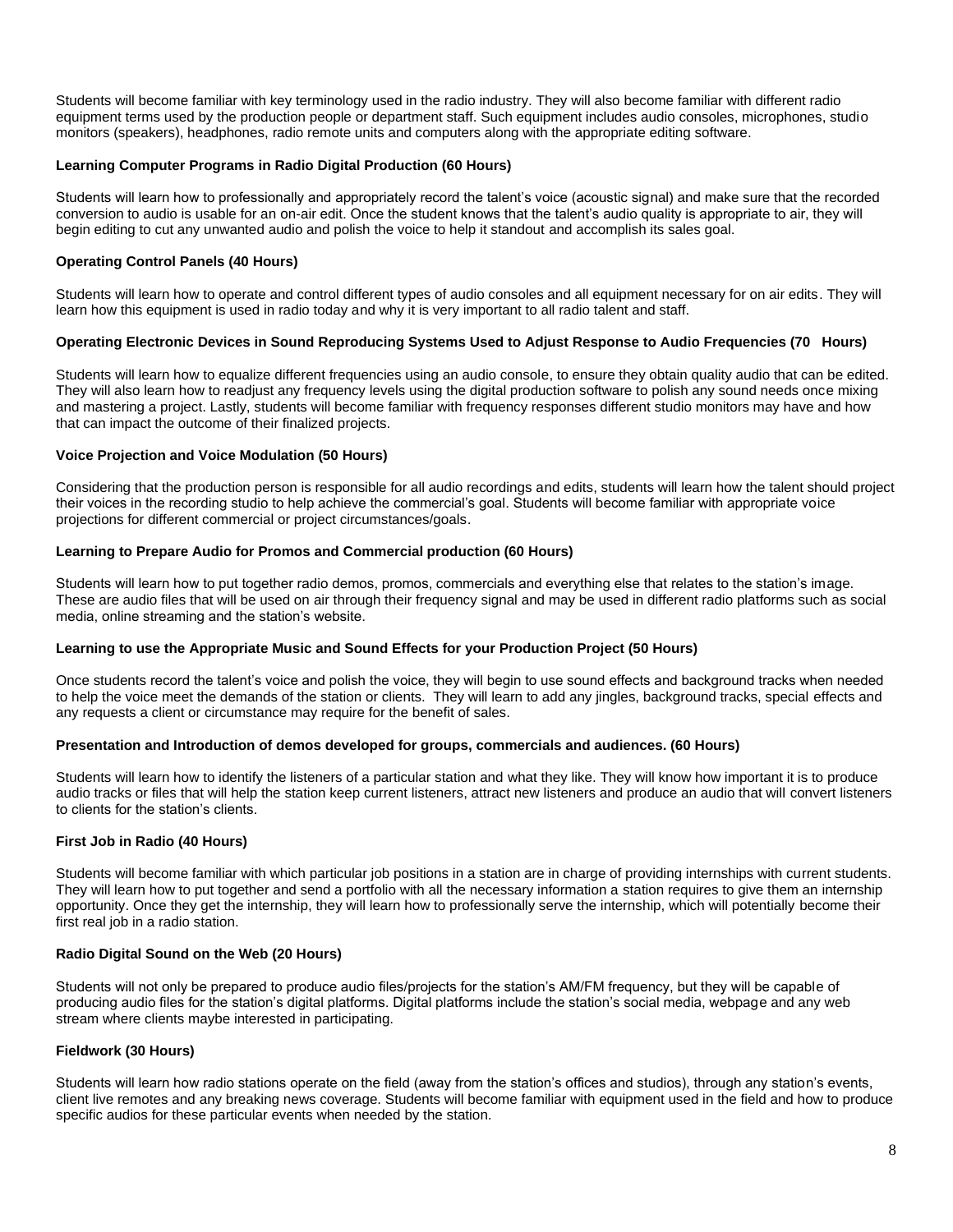## **Lab I – Digital Production Studio (120 Hours)**

## **Lab II – Digital Production Studio (240 Hours)**

Throughout the entire course, students will practice producing audios according to their own ideas, general manager's request, sales department's requests and/or client requests. As the course progresses, they will keep practicing different audio formats to enhance and sharpen their radio knowledge and editing skills to be capable of obtaining a professional job position in leading radio stations.

**Instructional Methods –** Class discussions, question and answer sessions, weekly demonstrations, lecture, individualized instruction, student and classroom presentations, lab and student activities are used during the program.

**Educational Objectives** -The quality education system at Hollywood Cultural College includes an outstanding learning facility, experienced and competent instructors, and a curriculum developed through years of experience and expertise. Our goals are as follows:

- To educate students to become professional, knowledgeable and skilled in Radio Digital Production for marketability within the entertainment industry.
- To promote continuing educational growth of the faculty and students, using the most current teaching methods and techniques.
- To teach professionalism as the foundation of a successful career.

## **Performance Objectives**

- Receive the required number of clock hours of training.
- Satisfactorily pass written and practical exams.
- Receive a diploma upon graduation.

**Grading Procedures** - Students are evaluated on a regular basis on theor, practical and clinical work. The evaluations are measured on a standard percentile basis and the percentage converted to a letter grade. Evaluation forms are issued to the students at 25%, 50%, 75%, and 100%,of the scheduled completion of the course. In accordance to the maximum period allowed, evaluations at 125% and 150%, will apply on those cases when the student does not complete the program by the expected 100% point. The evaluation forms reflects the overall attendance and academic progress of the student. Students must maintain a "C" (70%) average to maintain satisfactory academic status. The grading system detailed below is the system utilized in the school.

Theory/Practical Grading:

 $A = 90 - 100\%$   $B = 80 - 89\%$   $C = 70 - 79\%$  Below 70% = Failing

## **SATISFACTORY ACADEMIC PROGRESS (SAP) POLICY**

Hollywood Cultural College recognizes its obligation to ensure that enrolled students have the ability to successfully complete their program. Students must comply with the satisfactory academic progress requirements established in the catalog. The elements of satisfactory academic progress (SAP) include the qualitative component - grade point average (GPA), quantitative component attendance, increments for evaluation, and maximum time frame. The programs are measured in clock hours. A clock hour is defined as a period of sixty (60) minutes with a minimum of fifty (50) minutes if instruction, recitation, laboratory of other academic work-related work.

## **Qualitative Standard**

All students must have a minimum "C" grade point average (GPA) or equivalent by graduation. A "C" grade point average is equivalent to a minimum of 2.0 on a 4.0 scale, or a 70% on a 100% scale.

## **Quantitative Standard**

Students must achieve a minimum passing rate of 67% of all clock hours attempted at 100% of the program length to make quantitative progress toward completion of program.

## **Maximum Time Frame**

All students must complete their program of study within one and one-half time or 150% of the published length of the program. Transfer credits are included in the maximum time frame calculation. At the end of 150% of the normal length, student must maintain a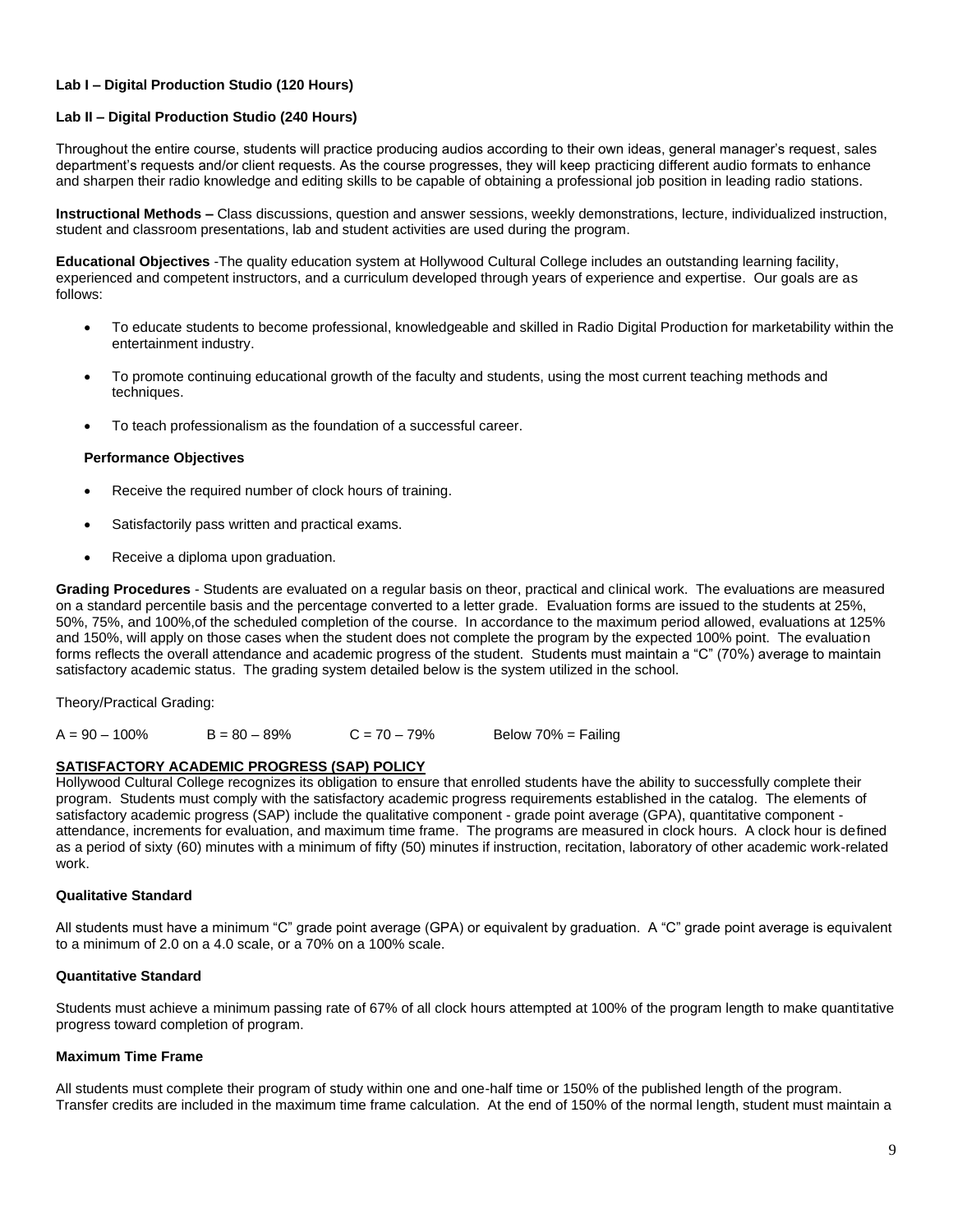grade point average of 2.0 and complete 100% of the total program credits. For example, a student attending the Radio Broadcasting program with 900 clock hours has a maximum time frame of 1440 clock hours to complete the program.

## **Increments of Evaluation**

The student must progress toward completion of the program within a specified time frame. Students are required to complete the program within one and a half time the length of the time normally scheduled programs. Students' grades are measured at the end of the first 25% of the normal length, students must maintain a grade point average of 2.0 and completed a minimum of 15% of the program clock hours. At the end of midpoint, 50% of the normal program length, students must maintain a grade point average of 2.0 and complete a minimum of 25% of the total program clock hours. At the end of 75% of the normal program length, students must maintain a grade point average of 2.0 and complete a minimum of 50% of the total program clock hours. At the end of 100% of the normal length, students must maintain a grade point average of 2.0 and complete a minimum 75% of the total program clock hours.

## **Academic Warning/Dismissal**

If a student fails to maintain the required academic progress at the end of term of evaluation period, he/she will be placed on Academic Warning for the next term evaluation period. The student must attain the required GPA and number and achieve the clock hours during the warning period, or he/she will no longer be eligible for financial aid and may be dismissed from the school. The student is eligible for financial aid during his/her warning status. At the end of the warning status period, if the minimum GPA requirements have not been met, financial aid benefits will be terminated.

#### **Appeal Process/Probation**

Any student not attaining the required GPA or achieved hours during the warning period will received a written dismissal notice, sent by certified mail. The student may submit a written appeal of his/her dismissal within 5 calendar days of receipt of the dismissal notice. The appeal should be addressed to the Director of Education or her designee and must be accompanied by documentation of the mitigating circumstances that have prevented the student from attaining the satisfactory academic progress and evidence that changes have occurred to allow the student to now meet standards of satisfactory academic progress. Only extraordinary circumstances will be considered such as death or severe illness in the immediate family. Before an appeal may be granted, a written academic plan will be provided to the student which clearly identifies viable plan for the student to successfully complete the program within the maximum timeframe allotted.

The Appeal Committee, composed of the Director of Education, the Department Coordinator and the Registrar will examine all appeals. The student will be sent the committee's written decision within 5 calendar days of the receipt of the appeal. The decision of the committee is final.

Student's reinstated upon appeal are on a probationary status for the next term, during which time they must meet the terms and conditions set out in the committee's letter granting the appeal. At the end of term, and at the end of every term thereafter, the student's academic status will be reviewed. The student may continue probation as long as he/she meets the term of the academic plan approved at the time the student's appeal was granted, until such time as satisfactory status is regained.

## **How to Re-Establish Financial Aid**

If financial aid is terminated, the student can re-establish their financial aid one they have 2.0 cumulative grade point average (SAP) and are within the maximum time frame for completion of the program.

#### **Termination due to SAP**

Students must maintain a cumulative GPA of 2.0 (C or 70%) or better to maintain satisfactory progress. Otherwise, a student will be terminated for violating Satisfactory Academic Progress (SAP) standards.

## **Course Repetitions**

All students must retake required courses in which an "F" grade was received in order to graduate. Students may retake/repeat a course once with no additional fees, to earn a passing grade and must comply with SAP and the maximum time requirements. The failing grade will be considered attempted clock hours and recorded on the student's transcript. The repeat course will be included in the calculation of cumulative GPA and all clock hours attempted will be counted toward maximum program length.

#### **Transfer Credits**

Transfer credits from other institutions that apply to a student's program of study are not counted in the cumulative GPA but are counted as both attempted and earned clock hours for the purpose of SAP.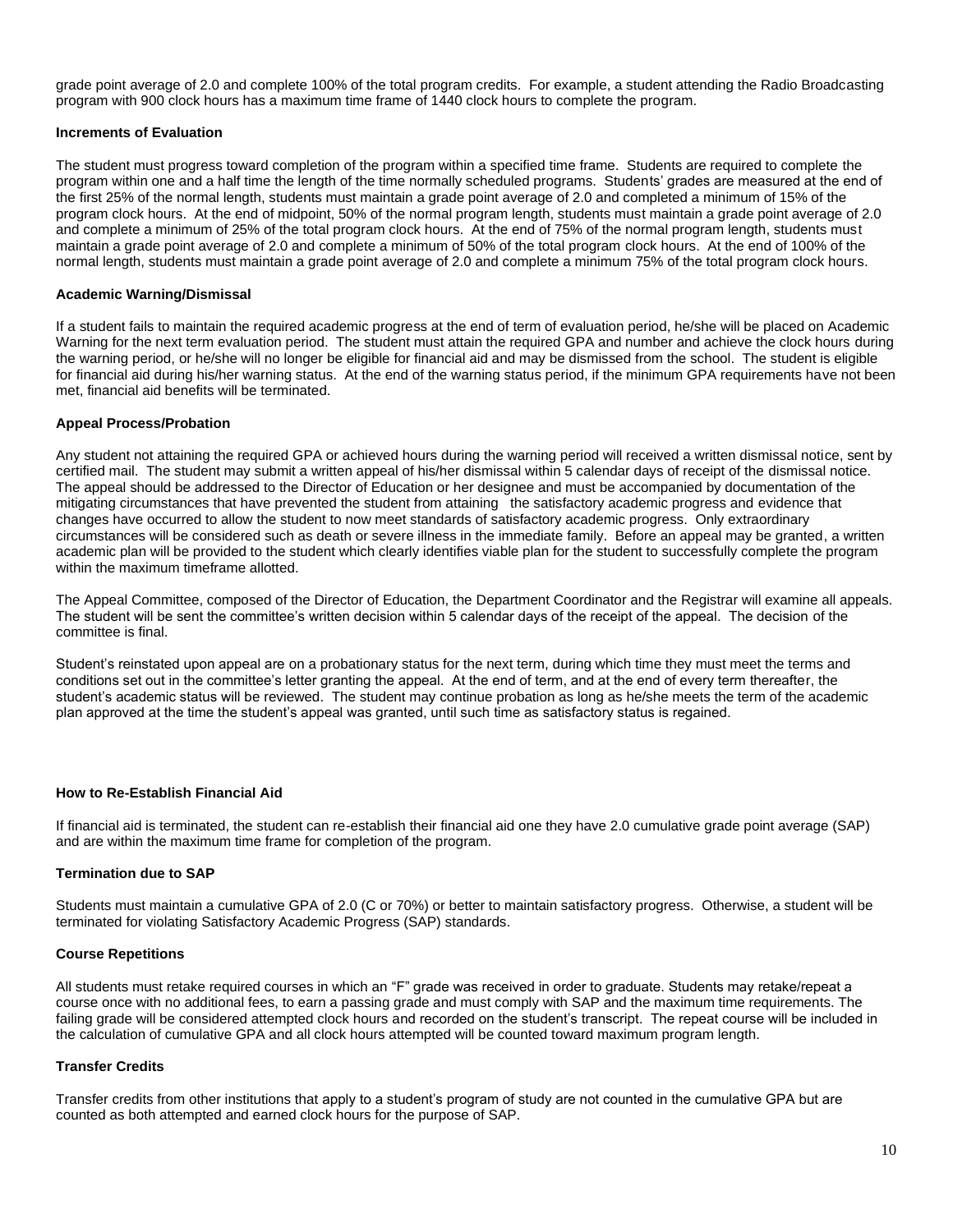## **Incomplete**

Students have 30 calendar days to complete the requirements of an incomplete grade; otherwise they will receive an F (fail) grade.

## **Program Changes**

Students who wants to change their program of study must meet with the Director of Education for approval and to complete a new Enrolment Agreement.

## **Withdrawal**

Students who wish to withdraw from the college should contact the Director of Education and are strongly encouraged to meet with the Financial Aid Office.

## **Reinstatement/Re-Entry Policy**

To be considered for-re-entry, former students must submit the request in writing and provide a detailed explanation of the conditions that caused the original withdrawal or termination. It must explain how those conditions had been resolved so that the student can continue reliably and successfully complete the program of study for which they originally enrolled.

Students may only re-enter into their original program of study. The School Director and Program Director will review the letter submitted by the student and make the decision within five (5) days. The student will be notified of the decision. Re-entry to the College is not guaranteed. Upon approval of the re-entry, students will be charged for hours needed to complete the program regardless of the hours scheduled and/or attended prior to withdrawal. Any previous balance account balance must be settled first and/or payment arrangements should be made before the student is officially reinstated.

## **GRADUATION REQUIREMENTS**

When a student has completed the required clock hours, theory hours and practical operations for his/her course of study with a GPA (Grade Point Average) of "C" (70%) or better, he/she will receive a Diploma certifying his/her graduation of the appropriate course of study.

Hollywood Cultural College reserves the right to retain a student in school if the student's progress is not satisfactory as determined by the Instructor and/or the failure to complete all listed requirements, or the failure to pass the written and practical exams. For the purpose of transfer or graduation, hours will not be released by Hollywood Cultural College until all monies owed to the institute have been paid and all academic requirements pertaining to those hours have been completed.

## **LICENSURE REQUIREMENTS**

None of the educational programs offered by Hollywood Cultural College lead to occupations that require licensure.

## **FACULTY**

## **Jose Salas**

Jose has been a Radio Broadcasting instructor at Hollywood Cultural Center since 2002. He has also worked producing TV shows for Azteca America since 2010. Jose has received numerous awards from organizations including the Immigrant American Foundation, Univision Radio, Radio Unito and the City of Los Angeles.

## **Martha (Belen) Garcia**

Martha is a Radio Broadcasting instructor for Hollywood Cultural College. Ms. Garcia has been teaching this program since 2009. She has recorded three record albums and has won numerous awards including Woman of the Year Award for 2012 from the Mexican Government. This award was presented because of her outstanding work in radio, TV and her participation in special events, both in Mexico and the United States.

## **Julio Garcia**

Julio started his career as a student at Hollywood Cultural College. Since completing his coursework, he began freelance work developing TV and radio commercials for local Spanish language businesses in the greater Los Angeles area. Julio has also worked as a Radio D.J. Assistant and Radio Control Coordinator for various radio stations. He has been teaching Radio Broadcasting for over ten years.

## **Benito Jimenez**

Benito has been teaching Radio Digital Production since 2018. His background has been in the radio broadcasting industry since 1997. Training new staff members in Radio Digital Production was part of his job description. Some of the positions that Benito has held in the industry are, Production Manager, Production and Operations Manager for companies like radio express, Radio México, GLR Networks, La Raza 97.9 FM, La Tricolor Network, La Caliente, etc. As of May 2021, Mr. Jimenez is teaching the Radio Digital Program for Hollywood Cultural College.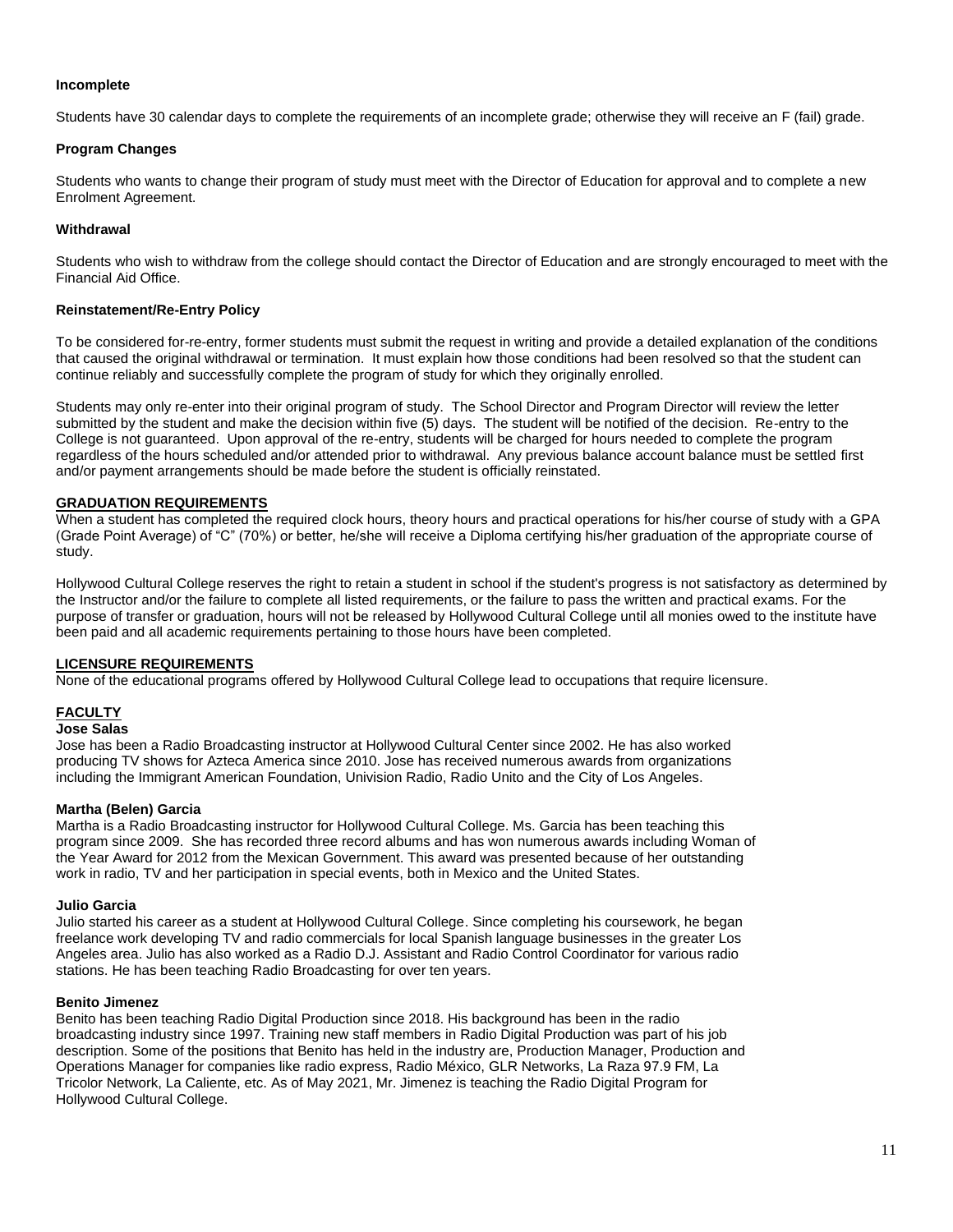## **STUDENT'S RIGHT TO CANCEL**

## **Cancellation Policy**

A notice of cancellation shall be in writing, and a withdrawal may be effectuated by the student's written notice to the school administrative office, Attn: School Director, 3450 Wilshire Blvd., Suite 700, Los Angeles CA. 90010 or by the student's conduct, including, but not necessarily limited to, a student's lack of attendance. The student has the right to cancel the enrollment agreement and obtain a refund of charges paid through attendance at the first-class session, or the seventh day after enrollment, whichever is later. The institution shall refund 100 percent of the amount paid for institutional charges, less a reasonable deposit or application fee not to exceed one hundred dollars (\$100).

Cancellation shall occur when you give written notice of cancellation at the institution's address. You can do this by mail, hand delivery, or telegram. The written notice of cancellation, if sent by mail, is effective when it is deposited in the mail properly addressed with prepaid postage. The written notice of cancellation need not take any particular form, however expressed; it is effective if it shows that you no longer wish to be bound by the enrollment agreement. On the first day of class, you will be given a Notice of Cancellation form for your use if you decide to cancel, however, you can use any written notice that you may wish. You do not cancel the contract by just not attending classes. When situations of mitigating circumstances are in evidence such as serious illness or a disabling accident or death in the immediate family, the school will make a settlement, which is reasonable and fair to both parties

The institution shall issue a refund for unearned institutional charges if the student cancels an enrollment agreement or withdraws during a period of attendance. The refund policy for students who have completed 60 percent or less of the period of attendance shall be a pro rata refund. The institution shall pay or credit refunds within 45 days of a student's cancellation or withdrawal.

The student shall have the right to cancel the agreement and receive a full refund before the first lesson and materials are received. Cancellation is effective on the date written notice of cancellation is sent. The institution shall make the refund as per the calculation consistent with the California Code of Regulations. If the institution delivered the first lesson and materials before an effective cancellation notice was received, the institution shall make a refund within 45 days after the student's return of the materials.

If the student has received federal student financial aid funds, the student is entitled to a refund of moneys not paid from federal student financial aid program funds.

## **Withdrawal Policy**

You have the right to withdraw from a course of instruction at any time. You have the right to cancel the enrollment agreement and obtain a refund of charges paid through attendance at the first-class session, or the seventh day after enrollment, whichever is later. The school will remit a refund, less a registration fee not to exceed one hundred (\$100.00) if applicable, within 30 days following your withdrawal. You are obligated to pay only for educational services rendered and for unreturned books and materials. The refund shall be the amount you paid for instruction multiplied by a fraction, the numerator of which is the number of hours of instruction which you have not received but for which you have paid, and the denominator of which is the total number of hours of instruction for which you have paid. If you obtain books and materials as specified in the agreement as a separate charge and return it in good condition within 30 days following the date of your withdrawal, the school shall refund the charge for the books and materials paid by you. If you fail to return the books and materials in good condition allowing for reasonable wear and tear within the 30-day period, the school may offset against the refund the documented cost to the school of the books and materials. You shall be liable for the amount, if any, by which the documented cost for books and materials exceeds the prorated refund amount. The documented cost of the books and materials may be less than the amount the school has charged in the contract. In any event, you will never be charged for more than the books and materials charges stated in the contract. For a list of these charges, see the last page of the agreement. If the amount that you have paid is more than the amount that you owe for the time you attended, then a refund will be made within 45 days of the official withdrawal. If the amount that you owe is more than the amount that you have already paid, then you will have to arrange to pay it. Official withdrawal date is on the student's notification or school's determination.

## **Refund Policy**

The amount owed to the student equals the daily charge for the program (total institutional charge, divided by the number of days or hours in the program) multiplied by the number of days student attended, or was scheduled to attend, prior to withdrawal.

For purposes of determining a refund, a student shall be considered to have withdrawn from an educational program when he or she withdraws or is deemed withdrawn in accordance with the withdrawal policy stated in this institution's catalog.

If an institution has collected money from a student for transmittal on the student's behalf to a third party for a bond, library usage, or fees for a license, application, or examination and the institution has not paid the money to the third party at the time of the student's withdrawal or cancellation, the institution shall refund the money to the student within 45 days of the student's withdrawal or cancellation.

If the student has received federal student financial aid funds, the student is entitled to a refund of moneys not paid from federal student financial aid program funds.

This institution shall refund any credit balance on the student's account within 45 days after the date of the student's completion of, or withdrawal from, the educational program in which the student was enrolled.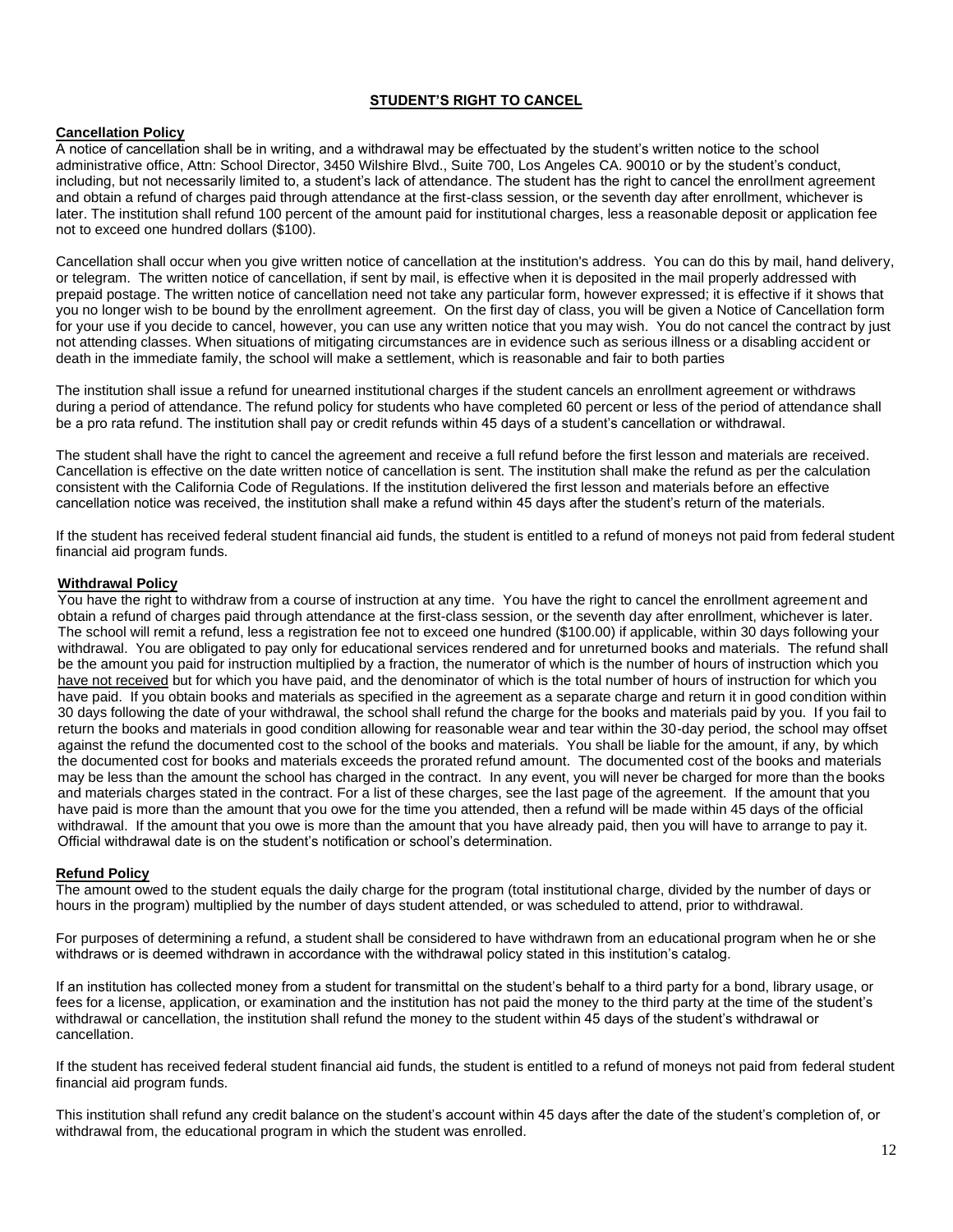## **Return of Title IV Funds Policy**

Recipients of Federal Title IV who withdrew from the College, or have their enrollment terminated will have their financial aid eligibility recalculated under the Return to Title 4 (R2T4) formula prescribed by the U.S. Department of Education.

The institution must calculate the amount of SFA program assistance that student did not earn, and those funds must be returned. Up through 60% of each payment period or period of enrollment, a calculation using the percentage completed will be applied to the funds received or that could have been received that will determine the amount of aid student earned. Unearned funds would be returned to the program in the order stated below by the school or by the student. After the student completes 60% of the payment period or period of enrollment, the student has earned 100% of the scheduled Title IV funds.

In order to provide a clearer understanding of how an R2T4 may impact a student,

## The following example is provided.

A student withdrew from classes on January 18. At the time of withdrawal, he was scheduled to have completed 196 hours of the 450 clock hours in the payment period that began on December 3. Disbursements made during this payment period before he withdrew: Pell Grant -\$1,872, Subsidized Direct Loan - \$1,732 (net after loan fees), Unsubsidized Direct Loan - \$990 (net after loan fees). Total disbursement of \$ \$4,594.

The institution attributed \$4,500 of year one's tuition for this payment period.

## **Step 1:**

#### Hours scheduled to complete - 196

Total Hours in payment period-450  $=$  43.55% (Percentage of Title IV Earned)

#### **Step 2:**

43.55 % x  $$4,594 = $2,000.07$  (Title IV Earned by Student)

## **Step 3:**

\$4,594.00 - \$2,000.07 = \$2,591.98 (Title IV to be Returned)

**Step 4:** \$ 4,500 (Institutional charges for the Period)

## **Step 5:**

100% - 43.55 % = 56.45% (Percentage of Unearned Title IV Aid)

## **Step 6:**

 $$4,500 \times 56.45\% = $2,540.25$  (Amount of Unearned Charges)

## **Step 7:**

Compare the amount of Title IV aid to be returned (\$2,591.98) to amount of unearned charges (\$2,540.25), the lesser amount will be the amount the school will return.

\$ 2,540.25 - Amount for school to return

If any refunds are due based on the Refund of Title IV calculation, Unearned Title IV must be returned within 45 days of the withdrawal date in the following order:

- 1. Direct Unsubsidized Loan
- 2. Direct Subsidized Loan
- 3. Direct PLUS Loan
- 4. Federal Pell Grant
- 5. Federal SEOG Grant
- 6. Other "Title IV" loan or grant assistance

This order would apply in accordance to the aid programs available at the institution.

Please note that Return to Title IV Funds calculation is separate from the state refund policy, which determines the amount of tuition and other program costs the student will incur. Both calculations are based on the student's last date of attendance.

Any questions a student may have regarding this catalog that have not been satisfactorily answered by the institution may be directed to the Bureau for Private Postsecondary Education at 2535 Capital Oaks Dr., #400 Sacramento, CA 95833, P.O. Box 980818, West Sacramento, CA 95798, www.bppe.ca.gov., toll free telephone number (888) 370-7589 or by fax (916) 263-1897

A student or any member of the public may file a complaint about this institution with the Bureau for Private Postsecondary Education by calling (888) 370-7589 or by completing a complaint form, which can be obtained on the bureau's Internet Web site [www.bppe.ca.gov.](http://www.bppe.ca.gov/)

## **ACADEMIC PROBATION AND DISMISSAL POLICY**

**Academic Probation:** The Director may place a student on academic probation if the student is not making satisfactory academic progress as per this institution's published policy. The student's grade point average will be monitored at the end of each enrollment period as the grades are posted. Should the student's GPA fall below that required for graduation, a student may be placed on academic probation. This will result in a formal advisory, which will be sent to the student by mail, explaining the reason for the probation. After the completion of the currently enrolled term, the student will have two additional terms to bring his or her grade point average up to or exceeding the minimum standard of the institution. Thereafter, the student's failure to achieve satisfactory academic progress may result in dismissal from the program. The Director will offer assistance in locating a suitable tutor, should such service be requested by the student. Any student seeking a tutor is financially responsible for the cost of all such tutoring.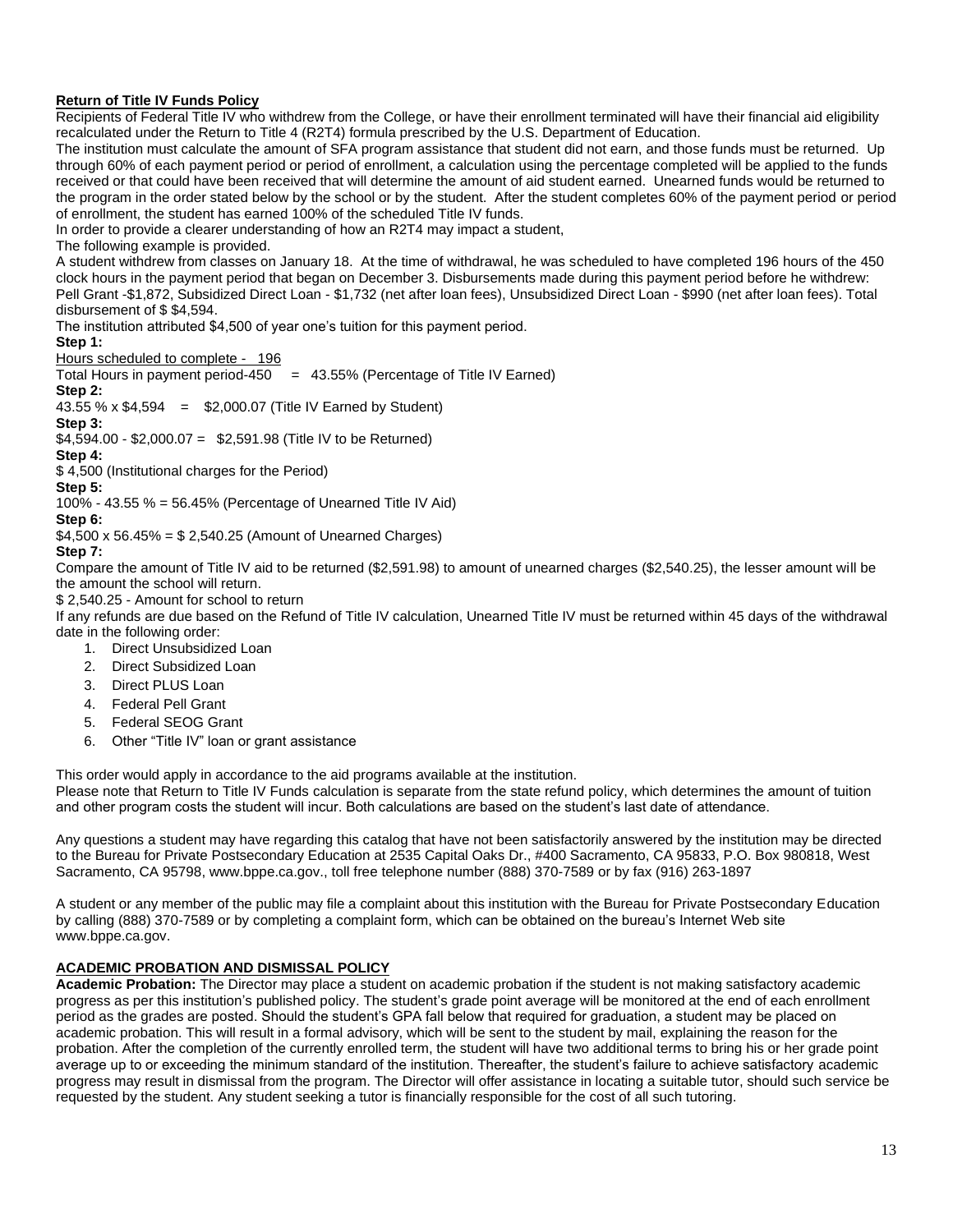**Dismissal:** Students may be dismissed for the following reasons without warning:

- 1) Drugs and/or alcohol usage.
- 2) Cheating or stealing.
- 3) Found to be in possession of firearms and/or any kind of weapon while on school grounds.
- 4) Found to be under the influence of a controlled substance.<br>5) If a student fails to return to school without notice, after the
- If a student fails to return to school without notice, after the  $14<sup>th</sup>$  day from the last day of attendance, the student will be formally dropped from the program.
- 6) If a student receives a third (3) suspension after re-admittance, he/she will be dismissed from the program.

## **CHARGES: TUITION AND FEES**

All fees are subject to change from time to time, without notice.

| <b>Program Name</b>      | <b>Tuition</b> | <b>Registration Fee</b> | <b>STRF</b> | <b>Books &amp; Materials,</b><br>etc. | <b>Total Program</b><br><b>III Charges</b> |
|--------------------------|----------------|-------------------------|-------------|---------------------------------------|--------------------------------------------|
| Radio Broadcasting       | \$7,500        | \$100                   | \$3,50      | \$350.00                              | 157,953.50                                 |
| Radio Digital Production | \$7,500        | \$100                   | \$3.50      | \$350.00                              | $\frac{1}{2}$ \$7,953.50                   |

## **Required Disclosure:**

## **Radio Broadcasting**

| \$7.953.50 |
|------------|
| \$7,953.50 |
|            |
|            |
| \$7.953.50 |
| \$7.953.50 |
|            |

## **FINANCIAL ASSISTANCE**

## **Financial Aid Programs (Title IV)**

The school does not provide either State or Federal financial aid nor does it provide financial aid directly to its students. A student enrolled in an unaccredited institution is not eligible for federal financial aid programs.

## **Loan Repayment**

If a student obtains a loan to pay for an educational program, the student will have the responsibility to repay the full amount of the loan plus interest, less the amount of any refund, and that, if the student has received federal student financial aid funds, the student is entitled to a refund of the money not paid from federal student financial aid program funds.

## **FINANCIAL STABILITY – BANKRUPTCY HISTORY**

This institution has not had a pending petition in bankruptcy, is not operating as a debtor in possession and has not filed a bankruptcy petition within the last five years. It has not had a petition in bankruptcy filed against it within the preceding five years that resulted in reorganization under chapter 11 of the United States Bankruptcy Code.

## **PLACEMENT POLICY**

Hollywood Cultural College does not guarantee employment upon graduation, but we do provide career counseling and maintain an aggressive job placement program and will inform students of job openings and opportunities.

## **STUDENT TUITION RECOVERY FUND POLICY (STRF)**

**(7840)** Each qualifying institution shall collect an assessment of zero dollars (\$0) per one thousand dollars (\$1,000) of institutional charges, rounded to the nearest thousand dollars, from each student in an education program who is a California resident or is enrolled in a residency program. For institutional charges of one thousand dollars (\$1,000) or less, the assessment is zero dollars (\$0).

(b) Unless a student has a separate agreement to repay the third party, student whose costs are paid to the institution by third-party payer shall not pay the STRF assessment to the qualifying institution.

I Except when an institution provides a 100% refund pursuant to section 94919(d) or section 94920(b) of the Code, the assessment is non-refundable.

You must pay the state-imposed assessment for the Student Tuition Recovery Fund (STRF) if all of the following applies to you:

1. You are a student in an educational program, who is a California resident, or are enrolled in a residency program, and prepay all or part of your tuition either by cash, guaranteed student loans, or personal loans, and

2. Your total charges are not paid by any third-party payer such as an employer, government program or other payer unless you have a separate agreement to repay the third party.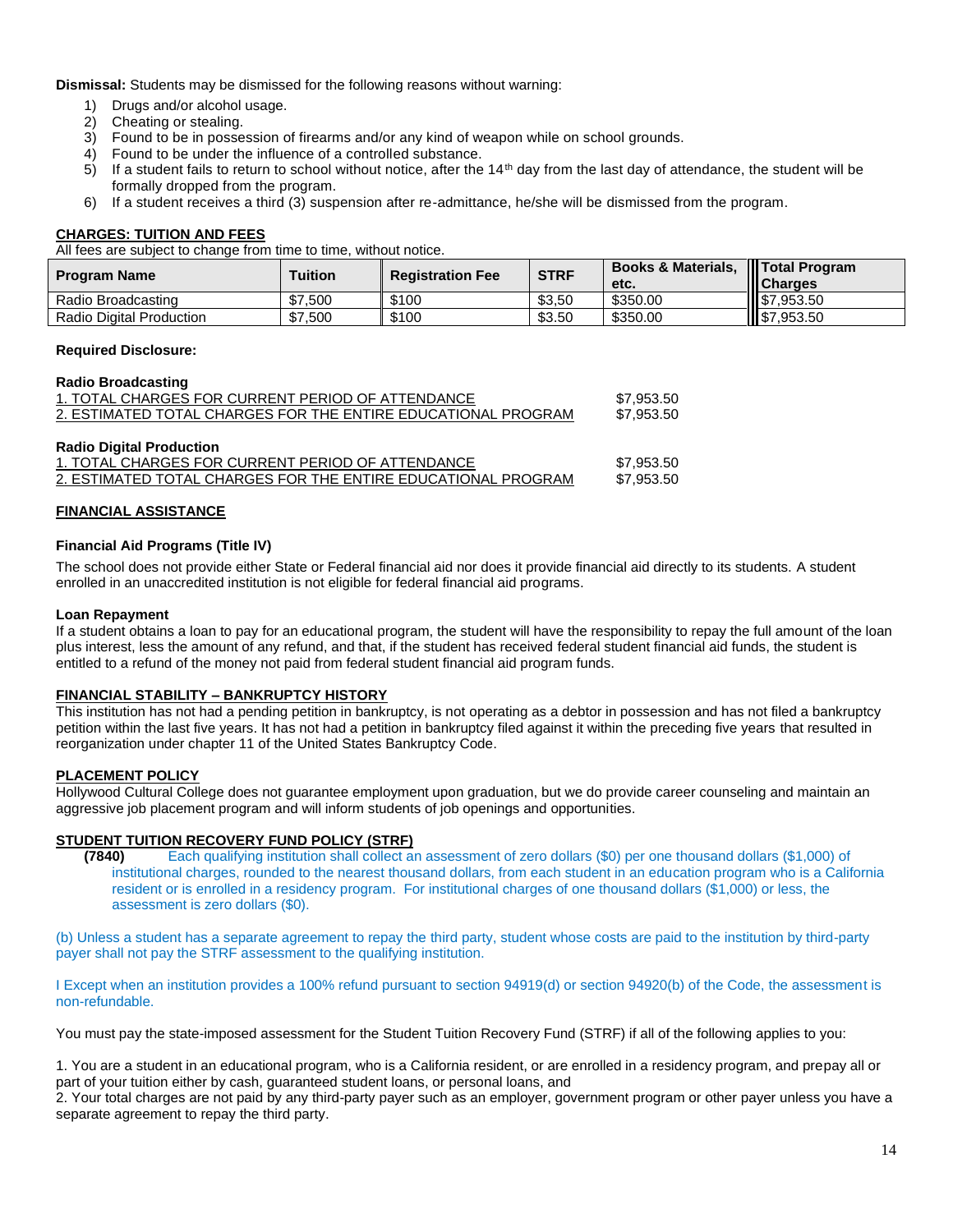You are not eligible for protection from the STRF and you are not required to pay the STRF assessment, if either of the following applies:

**7840.** You are not a California resident, or are not enrolled in a residency program, or

2. Your total charges are paid by a third party, such as an employer, government program or other payer, and you have no separate agreement to repay the third party.

(b) In addition to the statement described under subdivision (a) of this section, a qualifying institution shall include the following statement on its current schedule of student charges:

The State of California created the Student Tuition Recovery Fund (STRF) to relieve or mitigate economic losses suffered by students in educational programs who are California residents, or are enrolled in a residency programs attending certain schools regulated by the Bureau for Private Postsecondary and Vocational Education.

You may be eligible for STRF if you are a California resident or are enrolled in a residency program, prepaid tuition, paid the STRF assessment, and suffered an economic loss as a result of any of the following:

1. The school closed before the course of instruction was completed.

2. The school's failure to pay refunds or charges on behalf of a student to a third party for license fees or any other purpose, or to provide equipment or materials for which a charge was collected within 180 days before the closure of the school.

3. The school's failure to pay or reimburse loan proceeds under a federally guaranteed student loan program as required by law or to pay or reimburse proceeds received by the school prior to closure in excess of tuition and other costs.

4. There was a material failure to comply with the Act or this Division within 30 days before the school closed or, if the material failure began earlier than 30 days prior to closure, the period determined by the Bureau.

5. An inability after diligent efforts to prosecute, prove, and collect on a judgment against the institution for a violation of the Act.

However, no claim can be paid to any student without a social security number or a taxpayer identification number.

## **NOTICE CONCERNING TRANSFERABILITY OF CREDITS**

The transferability of credits you earn at Hollywood Cultural College is at the complete discretion of an institution to which you may seek to transfer. Acceptance of the diploma or certificate you earn in Radio Broadcasting or Radio Digital Production is also at the complete discretion of the institution to which you may seek to transfer. If the diploma or certificate that you earn at this institution is not accepted at the institution to which you seek to transfer, you may be required to repeat some or all of your coursework at that institution. For this reason you should make certain that your attendance at this institution will meet your educational goals. This may include contacting an institution to which you may seek to transfer after attending Hollywood Cultural College to determine if your diploma or certificate will transfer.

## **DISTRIBUTION AND CATALOG REVISION POLICY**

This institution makes its current catalog and current program brochures available to the public at no cost. Individuals who wish to obtain a copy, can make arrangements by simply calling the school's office or visiting the institutions website a[t www.hccollege.edu](http://www.hccollege.com/)

The policy of this institution is to update the official school catalog annually. This is normally done in January of each year. The catalog starting and end dates are Jan. 1<sup>st</sup> through Dec. 31<sup>st</sup> of the current calendar year.

## **VISA RELATED SERVICES**

This institution does not admit students from other countries, so no visa related services are offered.

## **EXPERIENTIAL CREDIT**

This institution does not award credit for prior experiential learning.

## **LIBRARY**

A small Library is located in the Reception area. The Library consists of magazines, books and videos that are relevant to the various programs that we offer at Hollywood Cultural College. The Library also has a computer with internet access for the use of our students.

The institution subscribes to numerous publications, which have current information, and subject materials that are related to the courses or programs being offered and which are available to all students. Likewise, the school is continually generating its own publications and workbooks, which are also made available to all students. Each instructor has his/her own reference materials which are made available to each and every student. Instructors and the Administration direct students to local resource centers and provide supplemental, remedial and/or enrichment materials if needed and requested by the students.

#### **STUDENT SERVICES**

This institution maintains a focus on the delivery of educational services. Should a student encounter personal problems which interfere with his or her ability to complete coursework, this institution will provide assistance in identifying appropriate professional assistance in the student's local community.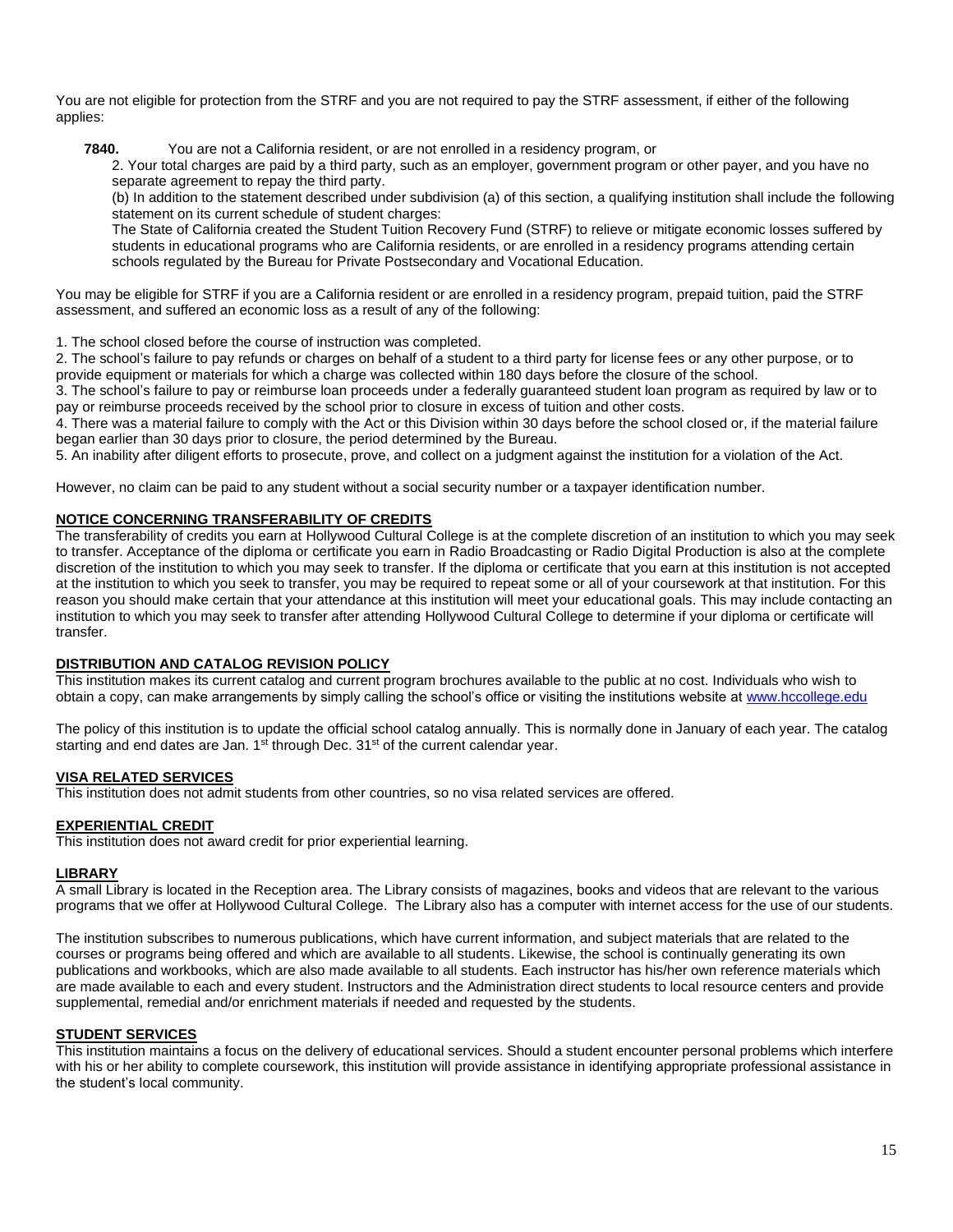## **STUDENT HOUSING**

This institution does not provide dormitories or other housing facilities. This institution does not provide assistance to students in finding housing. Housing in the immediate area is available in two story walkups and garden apartments. Monthly rent for a one bedroom unit is approximately \$1,800 a month.

## **GRIEVANCE POLICY**

It is the policy of this institution to handle grievances in the following manner:

- 1. Fill out a grievance form and list all grievances.
- 2. Deliver the Grievance Form to the School Director, Martha Garcia.
- 3. If the student is unable to deliver the form to the School Director, the student may mail the form to the attention of Martha Garcia, School, 3450 Wilshire Boulevard, Suite 700, Los Angeles, CA 90010.
- 4. All grievances regardless of the nature will be turned over to the School Director and reviewed.
- 5. The School Director will evaluate the grievance and set up an appointment with the person within 5 days from the receipt of the form. If the grievance is an emergency, it will be addressed within 24 hours.

Any grievance that the student cannot work out with the institution, the student may contact:

**State of California Bureau for Private Postsecondary Education Executive Office 2535 Capitol Oaks Drive Suite 400 Sacramento, CA 95833 Tel: 800-370-7589 [www.bppe.ca.gov](http://www.bppe.ca.gov/)**

**Council on Occupational Education 7840 Roswell Road, Building 300, Suite325, Atlanta, GA 30350 Tel: (770) 396-3898 or (800) 917-2081 [www.council.org](http://www.council.org/)**

## **FAMILY EDUCATIONAL RIGHTS AND PRIVACY ACT (FERPA)**

The practices and procedures of Hollywood Cultural College comply with the confidentiality and student record availability provisions of the Family Educational Rights and Privacy (FERPA) of 1974 and the Buckley Amendment. Students, parents, minors, and guardians of "tax dependent" students have the right to inspect and

challenge the information contained within the records of the students. Confidentiality of student and staff's records for these students is strictly protected.

The College complies with Title IX of the 1972 Education Amendments, Equal Opportunity Act of 1972, Rehabilitation Act of 1973, and the American Disabilities Act of 1993. Student information is not available to anyone without (a) a written request/release from the student, (b) a court order, or a (c) meeting accreditation or government agency requirements.

## **DRUG AND ALCOHOL ABUSE PREVENTION**

Hollywood Cultural College has adopted and has implemented a program to prevent the use of illicit drugs and the abuse of alcohol by students and employees. The program includes the annual distribution to each student and employees of: a) standards of conduct that clearly prohibit the unlawful possession, use, or distribution of illicit drugs and alcohol by students and employees on its property or as part of any of its activities, b) a description of the applicable legal sanctions under local, State, or Federal law for the unlawful possession or distribution of illicit drugs and alcohol, c) a description of the health risks associated with the use of illicit drugs and the abuse of alcohol, d) a description of any drug or alcohol counseling, treatment, or rehabilitation or re-entry programs that are available to employees or students, and e) a clear statement that the institution will impose sanction on student and employees (consistent with local, State, and Federal law), and a description of those sanctions, up to and including expulsion or termination of employment and referral for prosecution, for violations of the standards of conduct required by item a).

#### **FEDERAL STUDY FINANCIAL AID PENALTIES FOR DRUG VIOLATIONS**

A student who has been convicted of any offense under any federal or state law involving the possession or sale of a controlled substance shall not be eligible to receive any grant, loan or work assistance. The chart below illustrates the period of ineligibility for FSA funds:

|                         | <b>Possession of Illegal Drugs</b> | Sale of Illegal Drugs           |
|-------------------------|------------------------------------|---------------------------------|
| 1st Offense             | I vear from date of conviction.    | 2 years from date of conviction |
| 2 <sup>nd</sup> Offense | 2 vears from date of conviction    | Indefinite period               |
| 3+ Offenses             | Indefinite period                  | N/A                             |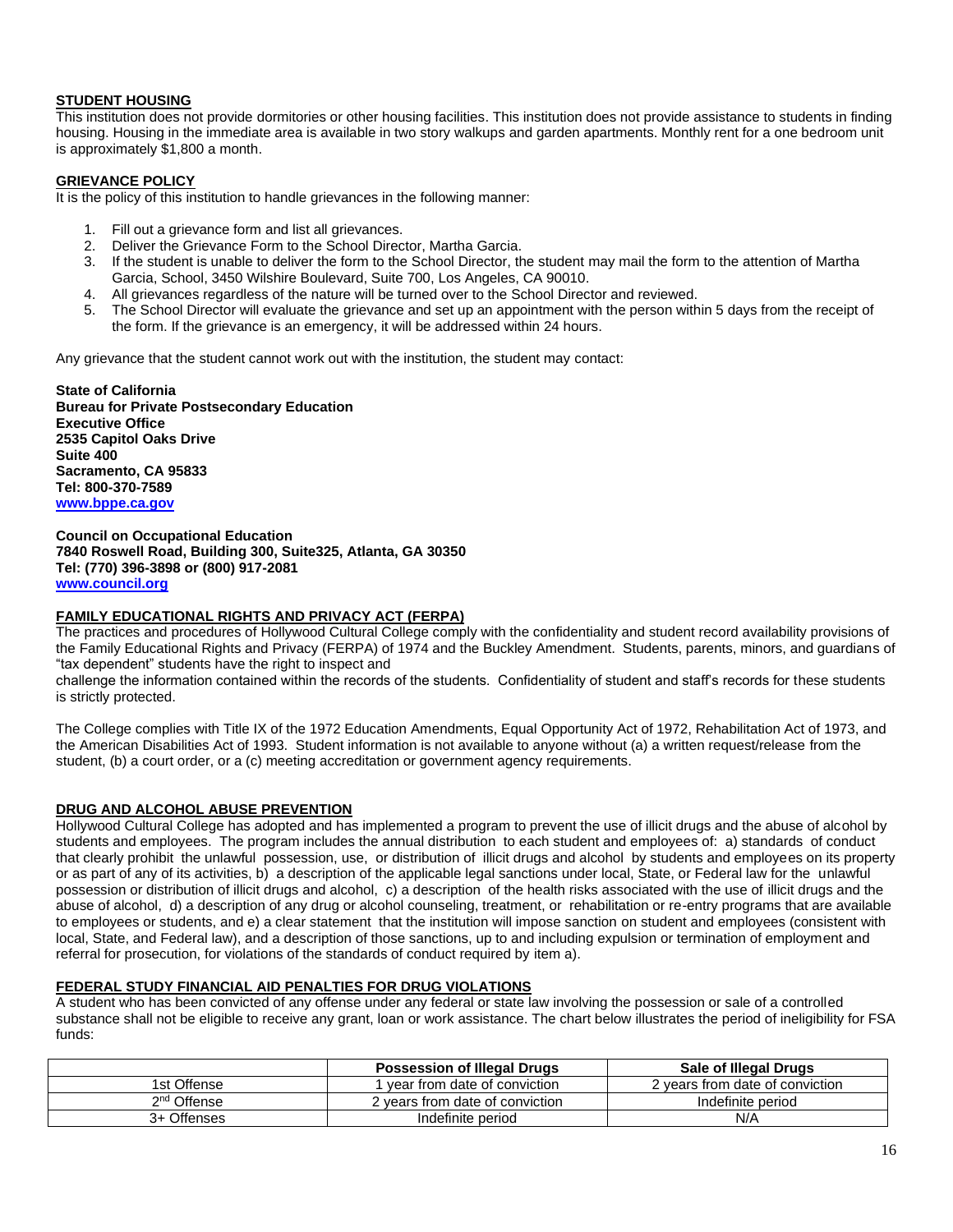If a student is convicted of both possession and the selling of illegal drugs, and the period of ineligibility are different, the student will be ineligible for the longer period.

A student regains eligibility the day after the period of ineligibility ends or when he/she successfully completes a qualified drug rehabilitation program. Further drug convictions will make him ineligible again.

## **PEER-TO-PEER FILE SHARING/COPYRIGHTED MATERIAL**

Effective August 14, 2008, the HEOA adds a new requirement to Section 487 of the Program Participation Agreement under which an institution must certify that it plans to effectively combat the unauthorized distribution of copyrighted material, including through the use of variety of technology deterrents.

This institution and in compliance with HEOA, subparagraph (p) to Section 485 (a) (I) will impose disciplinary actions to any student or employee to the extent allowed by law, who are engaged in authorized institution's information technology system; without unduly interfering with the educational research use of network.

## **STUDENT'S RIGHT OF ACCESS AND RECORD RETENTION POLICY**

Students (parent/guardian if the student is a dependent minor) are guaranteed access to his/her school records. The school requires written consent from the student or guardian for release of records in response to each third party request unless otherwise required by law, such as by a court order or subpoena. The school does not publish "directory information" on any student. The school provides and permits access to student and other school records as required for any accreditation process initiated by the school.

Student records for all students are kept for five years. Transcripts are kept permanently. Students may inspect and review their educational records. To do so, a student should submit a written request identifying the specific information to be reviewed. Should a student find, upon review, that records are inaccurate or misleading the student may request that errors be corrected. In the event that a difference of opinion exists regarding the existence of errors, a student may ask that a meeting be held to resolve the matter. Each student's file will contain student's records, including a transcript of grades earned. The first copy of the official transcript is provided at no charge. Subsequent copies are available upon advance payment of the transcript fee of \$25.00 for two copies. Transcripts will only be released to the student upon receipt of a written request bearing the student's live signature. No transcript will be issued until all tuition and other fees due the institution are paid and brought current.

The student files are placed within locking metal fireproof filing cabinets and are kept in the office of the School Director. The Finance and Academic records are maintained in one file. All student files are stored at Hollywood Cultural College located at 3450 Wilshire Blvd., Suite 700, Los Angeles, CA 90010. Tel: 213-739-9946. The Custodian of Records is Martha Imelda Garcia, School Director.

**Privacy Act:** It is this institution's intent to carefully follow the rules applicable under the Family Education Rights and Privacy Act. It is our intent to protect the privacy of a student's financial, academic and other school records. We will not release such information to any individual without having first received the student's written request to do so, or unless otherwise required by law.

## **NONDISCRIMINATION POLICY**

This institution is committed to providing equal opportunities to all applicants to programs and to all applicants for employment. Therefore, no discrimination shall occur in any program or activity of this institution, including activities related to the solicitation of students or employees on the basis of race, color, religion, religious beliefs, national origin, sex, sexual orientation, marital status, pregnancy, age, disability, veteran's status, or any other classification that precludes a person from consideration as an individual. Please direct any inquiries regarding this policy, to the school Director who is responsible for assuring that school policy is followed.

## **ACADEMIC FREEDOM**

Hollywood Cultural College is committed to assuring full academic freedom to all faculty. Confident in the qualifications and expertise of its faculty members, the college encourages its faculty members to exercise their individual judgments regarding the content of the assigned courses, organization of topics and instructional methods, providing only that these judgments are made within the context of the course descriptions as currently published, and providing that the instructional methods are those official sanctioned by the institution, methods for which the institution has received oversight approval.

Hollywood Cultural College encourages instructors and students to engage in discussion and dialog. Students and faculty members alike are encouraged to freely express views, however controversial, as long as they believe it would advance understanding in their specialized discipline or sub-disciplines.

## **SEXUAL HARRASSMENT**

This institution is committed to providing a work environment that is free of discrimination, intimidation and harassment. In keeping with this commitment, we believe that it is necessary to affirmatively address this subject and express our strong disapproval of sexual harassment. No one associated with this institution may engage in verbal abuse of a sexual nature; use sexually degrading or graphic words to describe an individual or an individual's body; or display sexually suggestive objects or pictures at any facility or other venue associated with this institution. Students are responsible for conducting themselves in a manner consistent with the spirit and intent of this policy.